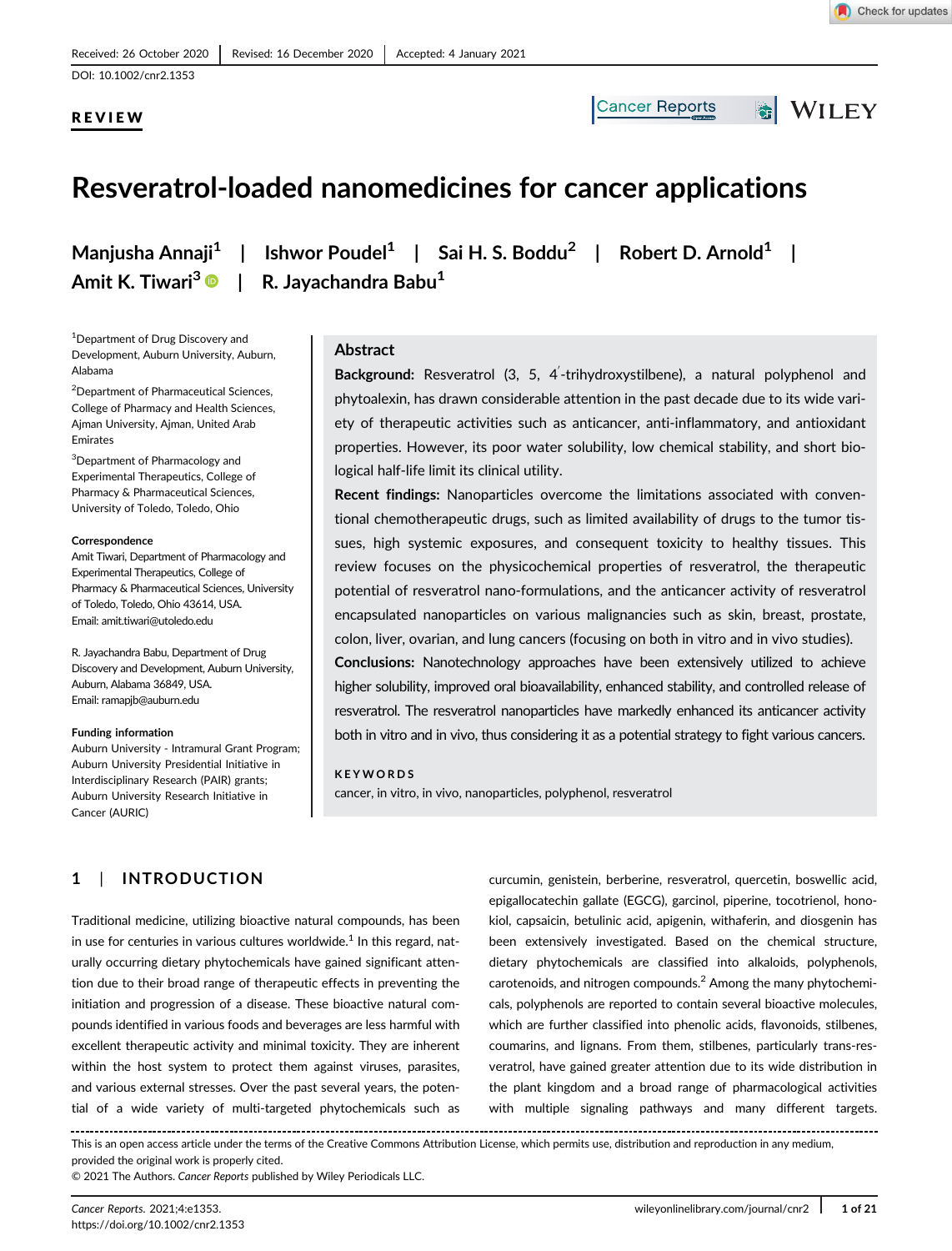The incidence of "French Paradox" demonstrated that consumption of red wine decreases the incidence of cardiovascular diseases despite the intake of a high-fat diet.<sup>3</sup> After this highly publicized "French paradox." resveratrol has gained increased popularity in the scientific community, leading to numerous publications on the investigation of its biological activities. In a study by Soleas et al, the anticarcinogenic properties of four polyphenols were compared. Polyphenols such as catechin, quercetin, gallic acid, and trans-resveratrol were administered to the mouse twice a week for 18 weeks.<sup>4</sup> The percentage of tumor inhibition and the number of mice developing one or more tumors were compared among different polyphenols. It was observed that the administration of trans-resveratrol showed much higher absorption compared to catechin and quercetin. Absorption of trans-resveratrol is approximately 20-fold more effective than catechin. $5$  By considering the concentration of polyphenols in their respective dietary sources, it was concluded that trans-resveratrol is the most effective anticancer polyphenol available in red wine.<sup>4</sup>

Resveratrol (3, 5, 4'-trihydroxystilbene, a phytoalexin), a natural polyphenol, is found in a wide variety of plants, such as peanuts, blueberries, cranberries, legumes, rhubarb, grapes, eucalyptus, and various grasses. Although resveratrol is naturally occurring, it can only be isolated in a few milligram quantities per kilogram of the plant material, for example, grape skin. Therefore, resveratrol has been chemically synthesized in its purest form for biological use. It has a wide variety of pharmacological activities such as cardioprotection, platelet de-aggregation, antioxidant, anti-inflammatory, and vasorelaxant properties.<sup>6</sup> It also shows antiviral activity against human immunodeficiency virus and the herpes simplex virus,  $7,8$  and enhances the antiviral activity of zidovudine. zalcitabine, and didanosine.<sup>9</sup> One of the main biological activities of resveratrol is that it exhibits anticancer activities against various cancers, which was first reported by Jang et al in the year 1997.<sup>10</sup>

According to a report from the World Health Organization (WHO), cancer is the second leading cause of death worldwide, accounting for nearly 9.6 million deaths in the year  $2018$ <sup>11</sup> Naturally occurring polyphenols have been used both as an adjunct therapy and chemopreventive dietary supplement for decades. In addition, the anticancer activity of resveratrol is reported to be enhanced when used as combination therapy with other chemotherapeutic drugs. $12-14$ Several studies have reported the antiproliferative effects of resveratrol in vitro, but the literature is lacking in correlating these results in animal models to enable human application. The low aqueous solubility, chemical instability, and poor absorption across biological membranes limit resveratrol's usage as a chemopreventive or therapeutic agent. Although resveratrol is currently marketed in various traditional dosage forms (tablets, capsules, and powders), there is a lack of sufficient data on its efficacy against cancer prevention and treatment.<sup>15</sup> To overcome these limitations, nanoparticle-based formulations have been developed for enhanced absorption and to deliver the optimal concentrations of resveratrol to the tumor target tissue. The novel nano-formulations for resveratrol delivery include polymeric nanoparticles, liposomes, micelles, metallic nanoparticles, and solid lipid nanoparticles. These systems increase water solubility, stability, and permeation across biological membranes and provide enhanced permeation and retention effect (EPR) in the tumor sites.<sup>16</sup> The present review attempts to gather comprehensive information on the nanomedicine approach in treating a larger body of cancers. Various challenges in the formulation and delivery of resveratrol and the in vitro and in vivo effects of nanoformulation on each cancer type are presented. Figure 1 shows a rapidly growing trend of resveratrol nanoformulations in cancer for the past decade, showing hundreds of publications in the scientific literature.

# 2 | PHYSICOCHEMICAL PROPERTIES AND PHARMACOKINETICS OF RESVERATROL

Resveratrol has a molecular weight of 228.25 g/mol and a melting point of 254°C. It is a creamy white powder, a hydrophobic compound with a log  $P_{O/W}$  = 3.1,<sup>17</sup> and low aqueous solubility of 30  $\mu$ g/mL.<sup>18</sup> Resveratrol demonstrates a solubility-limited absorption across biological membranes, and hence it is categorized as a "Class II" compound according to the Biopharmaceutical Classification System. A double bond linking two phenolic rings in the resveratrol structure facilitates the formation of trans- and cis-isomers, among which the trans-isomer is the most stable form.<sup>19</sup> The *trans-* and *cis-isomers* exhibit differences in the spectrophotometric UV absorption levels, enabling their identification, and these can be distinguished clearly in nuclear magnetic resonance spectroscopy due to their chemical shifts. Trans-resveratrol is more biologically active and is converted to the cis-isomeric form upon exposure to UV light. $20,21$  The trans-resveratrol is stable for months when protected from light in a wide pH range.<sup>21</sup> The pKa of transresveratrol corresponding to 1, 2, and 3 phenolic groups are 8.99, 9.63, and 10.64, respectively.<sup>22</sup> Based on the stable nature and biological activity, when the structure of resveratrol is not specified, the compound is generally referred to as trans-resveratrol.

Despite its chemopreventive properties, resveratrol poses various pharmacokinetic challenges due to its low bioavailability and chemical instability. Following oral administration, resveratrol is well absorbed  $(\sim$ 75%) by the intestinal epithelium through passive diffusion. However, it is extensively metabolized in the intestine and liver (glucuronidation and sulfate conjugation) to form metabolites such as trans-resveratrol-3-O-glucuronide and trans-resveratrol-3-sulfate, respectively.<sup>23</sup> It can also be found as free resveratrol forming



FIGURE 1 Number of publications in the past decade retrieved using the search terms "Resveratrol", "nano", and "cancer" used together from Web of Science (accessed on 10th December 2020)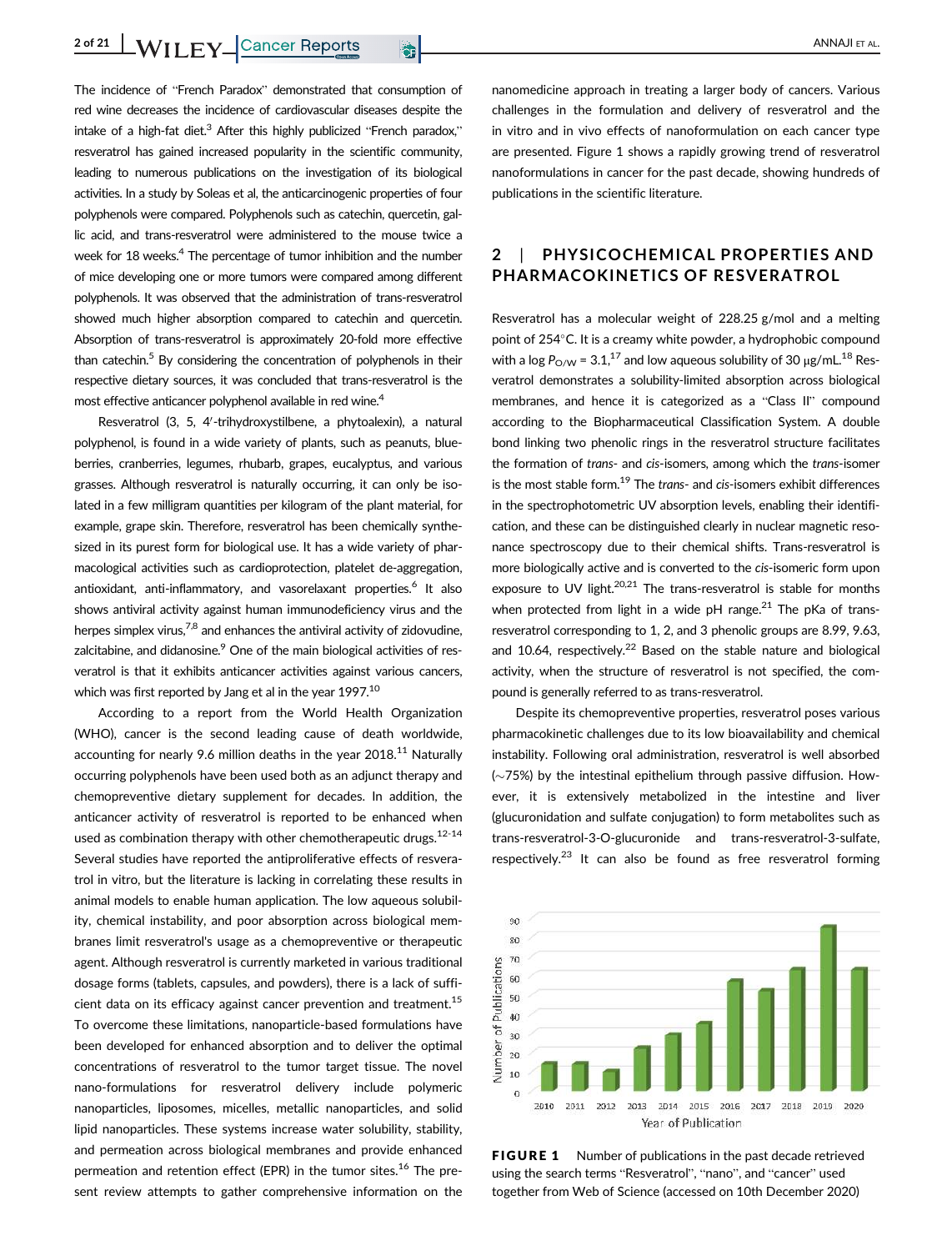complexes with the low-density lipoproteins, plasma proteins such as albumin, thus leaving only trace amounts of free resveratrol in the systemic circulation.<sup>24</sup> It was found that the order of abundance of resveratrol metabolites in the systemic circulation is glucuronides, followed by sulfates, followed by the free resveratrol.<sup>25</sup> Thus, resveratrol has a very short plasma half-life of only 8 to 14 minutes. $26$  and reaches peak plasma concentrations at 1 hour (following ingestion) and 6 hours (following enteric recirculation of resveratrol metabolites). $27$  The most significant route of excretion is via urine or feces. However, the excretion of sulfates through urine is higher (84%) than glucuronides and free resveratrol (trace amounts to 17%).<sup>28</sup> In addition, resveratrol, and its metabolites are also found in feces, where only small quantities of sulfates  $($  < 1%) are excreted via feces.<sup>28</sup> Following intravenous administration of resveratrol, the terminal elimination half-life ranges between 7.8 and 35 minutes.<sup>29</sup> In a study by Walle et al (2004), following the intravenous administration of the low dose of  $14$ C-labelled resveratrol, high absorption rate followed by a rapid decline in the peak plasma concentration after 1 hour indicates that the distribution is rapid and only trace amounts of resveratrol enter the enterohepatic circulation. The calculated  $t_{1/2}$  after oral and i. v administration is 9.2 and 11.4 hours, respectively, $^{28}$  indicating the superiority of i.v compared to oral administration in overcoming some of the limitations. However, elimination rate and clearance are still faster due to the metabolic instability favoring the conjugation of resveratrol with either glucuronic and/or sulfonic acid.<sup>30</sup> This rapid metabolization impairs the anticancer efficacy of resveratrol, which could be addressed by developing various nanoformulations with sustained and site-specific resveratrol delivery.

# 3 | NANOTECHNOLOGY FOR DELIVERY OF RESVERATROL

One of the main drawbacks of current cancer therapy is the lack of targeted delivery to the cancer tissue. Due to the high toxicity of conventional chemotherapeutic agents and poor drug delivery, nanomedicines have emerged as a novel tool to improve cancer treatment. Based on the drug's physicochemical properties, nanoformulations with improved stability, greater circulation half-lives, enhanced intratumor deposition, and controlled release can be achieved.31-33 These properties can be optimized to improve antitumor activity and reduce toxicity to nontarget, healthy tissues. $34,35$  Furthermore, imaging probes can be included in the nanoparticles so that the side effects of drugs can be predicted in certain patients by providing data on potential nontarget accumulation sites in healthy tissue.<sup>36</sup>

Nanomedicines are generally defined as particles that are complex systems consisting of at least two components, one of which is the active ingredient. These nanomedicines typically have particles around 100 to 200 nm nanometers in size and are associated with other pharmaceutical ingredients for stabilizing the formulation or altering the pharmacokinetics (ADME—absorption, distribution, metabolism, and elimination) and improving the drug delivery to the tumor sites.<sup>37,38</sup> Targeted drug delivery or active targeting describes

the specific interaction between the drug carrier and target cells, usually through specific ligand-receptor interactions, $39$  that generally facilitate the intracellular uptake of nanoparticles. The efficiency of ligand-receptor binding depends on various factors such as its availability, selective expression of receptor on the target cells, and shedding of the receptor following ligand binding.  $36,40,41$  Despite very low bioavailability, considering its therapeutic benefits, resveratrol is available as a dietary supplement in the form of oral dose products such as tablets, capsules, and powders. Nanomedicines have been used to improve bioavailability, reduce metabolism, and improve the delivery of resveratrol. $9,42-44$  In addition, they offer advantages such as enhanced tumor targeting, improved solubility, and chemical stability for resveratrol.<sup>45</sup> A wide range of nanomaterials has been employed in the development of resveratrol cancer therapeutics such as lipids, synthetic polymers, glycan, and proteins. Figure 2 shows various resveratrol nanocarrier systems for cancer treatment. Different biocompatible and biodegradable polymers can be utilized in the preparation of nanoparticles. In general, these nanoparticles are coated with polyethylene glycol (PEG) on their surface, a process called as PEGylation. The PEGylated particles remain in the circulation for extended periods, resist biotransformation reactions, and selectively accumulate in the tumors through the EPR effect.<sup>46</sup> This higher accumulation in tumor tissues and lower retention in healthy tissues lead to better efficacy with minimal side effects. $47$  More recently, with the help of surface engineering, nanoparticles are conjugated with various targeting ligands such as peptides, antibodies, and aptamers, which allow to reach the targeted tumor directly and release the payload for enhanced efficacy and reduced toxicity.<sup>46</sup>

Liposomes are spherical vesicles containing an aqueous core and phospholipid bilayer and can be differentiated into small unilamellar, giant unilamellar, large unilamellar, and multilamellar based on their size and the number of bilayers. $48$  They can incorporate hydrophilic drugs in the aqueous core and lipophilic drugs in the phospholipid bilayer. Moreover, liposomes can provide protection against photodegradation for various drugs and biochemicals. For example, trans-resveratrol encapsulated in liposomes remained intact (70% retained) for 16 minutes when exposed to UV light compared to the free drug (10% retained). $49$  Polymeric nanoparticles are another type of drug delivery system where the drug is either conjugated or dispersed within the polymer matrix, protects the drug from degradation, provides a sustained release, and improves bioavailability.<sup>50</sup> However, another carrier system referred to as solid lipid nanoparticles (SLNs) provides combined benefits of both polymeric nanoparticles and lipid emulsions. They are the spherical vesicles containing lipid core surrounded by hydrophilic surfaces. Generally, hydrophobic drugs such as resveratrol can be easily incorporated into the lipid core.<sup>51</sup> SLNs have been reported to be superior to liposomes in increasing the chemical stability of resveratrol. It is found to protect against oxidation, hydrolysis, and photodegradation while enhancing the bioavailability of resveratrol. $52$  In addition, surface properties can be altered to modify the uptake. In a study by Teskac et al (2010), cellular uptake, transport, and internalization of resveratrol-loaded SLN were investigated, which showed that the particles crossed the cell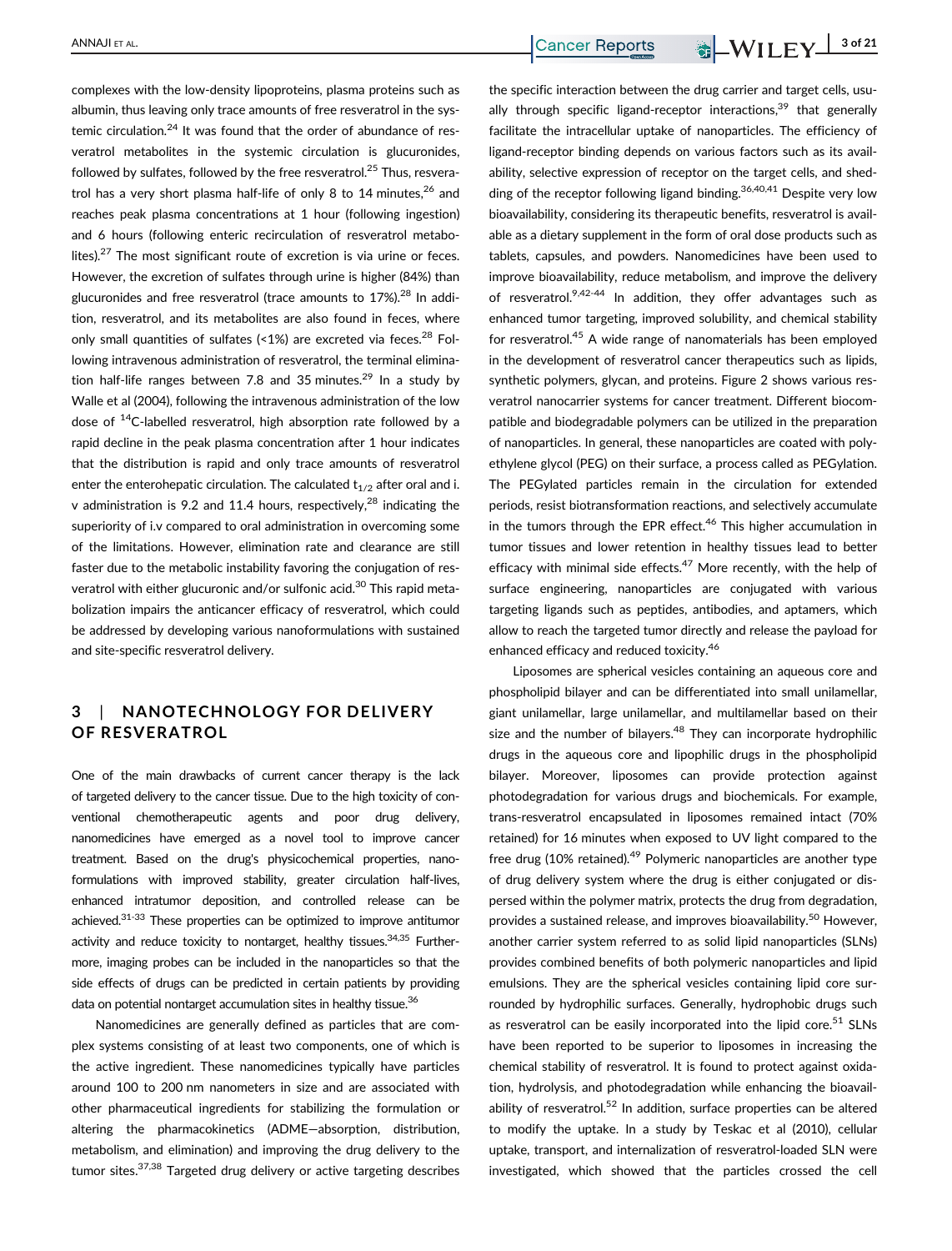

FIGURE 2 Different types of resveratrol-loaded nanoparticles for cancer prevention and therapy

membrane in less than 15 minutes.<sup>52</sup> Another type of nanocarrier system is cyclodextrins (CD), which are cyclic oligosaccharides containing lipophilic core and hydrophilic surface. They are typically between 1 and 2 nm and form inclusion complexes with the drugs and can enhance the solubility, bioavailability, and stability of the drug.<sup>53</sup> In a study by Venuti et al (2014), resveratrol sulfobutylether β-CD complex (1:1) showed increased solubility and cytotoxicity compared to the cyclodextrin without resveratrol, which showed no effect on cell viability.<sup>54</sup>

Based on the targeting principle, nanotherapeutics are classified into passive targeting, active targeting, stimuli-responsive systems, and theranostics. Both active and passive targeting strategies are used to improve the targeting of anticancer drugs. However, distribution is dependent on the physicochemical properties of a drug and is limited by its penetration into the tumor tissue.<sup>55,56</sup> Particles that have longcirculation half-lives and remain in the systemic circulation for extended periods of time have been able to exploit the EPR effect and accumulate passively.<sup>57,58</sup> However, optimal activity is dependent on the stability of drugs within the nanoparticle, drug-carrier release kinetics, tumor vascular extravasation, and uniform intra-tumor distribution. Active targeting strategies have been employed to improve intracellular uptake and better control targeting to specific cell populations. In contrast, stimuli sensitive nanomedicines can be designed to release the drug upon a trigger, for example, drugs such as doxorubicin, for which delivery is not pH-sensitive, can be conjugated with a pH-sensitive nanomedicine in order to increase the cellular uptake and intracellular drug release.<sup>59</sup> These nanomedicines also decrease tumor resistance to anticancer drugs, thus mediating the stimuli-responsive drug release and endocytic drug uptake.<sup>60,61</sup> In the below sections, we will discuss resveratrol delivery systems for various cancer types.

# ANTICANCER ACTIVITY OF RESVERATROL NANOFORMULATIONS

Chemoprevention is defined as a reduction or prevention of cancer risk by ingestion of either synthetic or natural compounds with low toxicity that is able to suppress, delay, or reverse carcinogenesis. $62$ Resveratrol has been found to possess many chemoprevention and chemotherapeutic properties.<sup>63,64</sup> Resveratrol acts by various cellsignaling pathways such as cell cycle arrest, suppression of cell proliferation, induction of apoptosis, reduction of inflammation, and inhibition of adhesion, invasion, and metastasis.<sup>65-67</sup> Resveratrol's mechanism of action has been widely studied through in vitro,<sup>68</sup> and in vivo experiments.<sup>63,69</sup> It has been well reported that resveratrol's antitumor activity is due to multiple mechanisms, including proapoptotic, antiproliferative, anti-inflammatory, and antiangiogenesis. For example, in stem-like cells derived from breast cancer cells, resveratrol induces apoptosis by downregulating fatty acid synthase and enhancing proapoptotic genes such as DAPK2 and BNIP3.<sup>70</sup> Mechanism of action in in vivo studies is much more complicated, where resveratrol has been shown to affect a number of molecular targets based on formulation, cancer type, stage of the disease, dose, and duration of resveratrol present at the target site of action.<sup>71</sup>

Both reactive oxygen species (ROS) and reactive oxygen metabolites (ROM) are involved in the generation of oxidative stress in vivo. $72,73$  Physiological levels of ROS are essential for transcriptional and posttranscriptional cell signaling.<sup>74</sup> However, excessive production and accumulation of ROS may induce the modification of cellular proteins and nucleic acids with deleterious effects such as DNA damage, inflammation, and promotion of tumor growth.<sup>75</sup> Evidence suggests that resveratrol serves as a free radical scavenger because of its ability to promote the activity of various antioxidative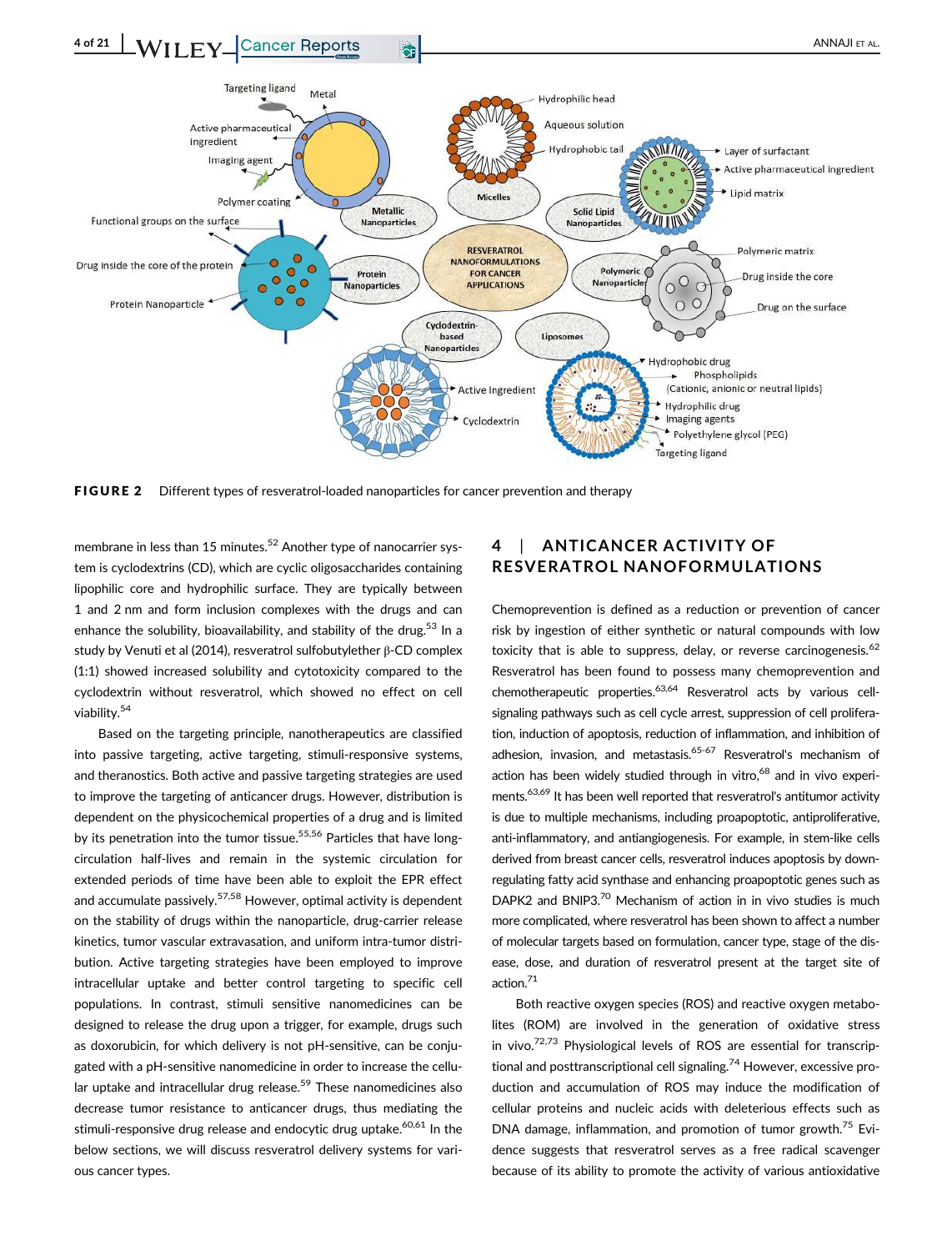# TABLE 1 Co-delivery of resveratrol nano-formulations with various chemotherapy drugs

| Nanocarrier system                                                                              | Co-delivery drug<br>combination                                 | Cancer                                   | <b>Important findings</b>                                                                                                                                                                                                |
|-------------------------------------------------------------------------------------------------|-----------------------------------------------------------------|------------------------------------------|--------------------------------------------------------------------------------------------------------------------------------------------------------------------------------------------------------------------------|
| Pegylated nanoliposomes <sup>80</sup>                                                           | Resveratrol and<br>5-fluorouracil                               | Head and neck squamous<br>cell carcinoma | Co-encapsulation of drugs showed different<br>effects on different genes and enhanced the<br>cytotoxicity in comparison to free drug drugs                                                                               |
| Shell crosslinked zein<br>nanocapsules <sup>12</sup>                                            | Exemestane and<br>resveratrol                                   | <b>Breast cancer</b>                     | Nanocapsules enhanced the cytotoxicity against<br>MCF-7 and 4 T1 breast cancer cells and<br>reduced the tumor volume by 2.4-fold<br>compared to the free drug combination                                                |
| Folic acid conjugated<br>nanoparticles <sup>13</sup>                                            | Resveratrol and<br>docetaxel                                    | Prostate cancer                          | Nanoparticles downregulated the expression of<br>NF-kB p65, cox-2, and antiapoptotic genes<br>and exhibited additional cytotoxic effects with<br>the downregulation of survivin and<br>upregulation of cleaved caspase-3 |
| Co-encapsulated liposomes <sup>81</sup>                                                         | Resveratrol and paclitaxel                                      | <b>Breast cancer</b>                     | Composite liposomes showed improved<br>cytotoxicity against drug-resistant MCF-7/Adr<br>tumor cells in vitro and enhanced the tumor<br>retention of drugs in vivo.                                                       |
| Alginate nanoparticles <sup>82</sup>                                                            | Curcumin and resveratrol                                        | Prostate cancer                          | Curcumin was found to have good cellular<br>uptake from both the solution as well as<br>nanoparticles. Whereas resveratrol showed<br>poor cellular uptake.                                                               |
| Epidermal growth factor<br>conjugated lipid-polymer<br>hybrid nanoparticles <sup>14</sup>       | Docetaxel and resveratrol                                       | Non-small cell lung<br>cancer            | Nanoparticle co-delivery system showed<br>significant synergistic effect and tumor growth<br>inhibition with lowest systemic toxicity for<br>both in vitro and in vivo studies.                                          |
| Solid lipid nanoparticles <sup>83</sup>                                                         | Curcumin and resveratrol<br>as a complex with<br>gelucire       | Colon cancer                             | Curcumin-resveratrol-gelucire (CRG) complex<br>showed better IC50 value than CRG-<br>cyclodextrin complex                                                                                                                |
| Phytosomal bilayer enveloped<br>casein micelles <sup>84</sup>                                   | Monascus yellow<br>pigments and<br>resveratrol                  | <b>Breast cancer</b>                     | Multireservoir nanocarrier system showed<br>superior cell cytotoxicity, reduction of tumor<br>volume, and inhibition of tumor growth<br>biomarkers                                                                       |
| Lactobionic/folate dual-<br>targeted amphiphilc<br>maltodextrin-based<br>micelles <sup>85</sup> | Sulfasalazine and<br>resveratrol                                | Liver cancer                             | The dual-targeted micelles showed enhanced<br>cytotoxicity and internalization, reduced liver/<br>body weight ratio, inhibition of angiogenesis,<br>and enhanced apoptosis                                               |
| Polymeric nanocarriers <sup>86</sup>                                                            | Resveratrol and<br>docetaxel                                    | <b>Breast cancer</b>                     | Polymeric micelles exhibited prolonged release<br>profiles and improved anticancer effect<br>compared to individual drugs in vitro                                                                                       |
| Polymeric micelles87                                                                            | Resveratrol and curcumin<br>co-administered with<br>doxorubicin | Ovarian cancer                           | Coadministration mitigated the doxorubicin<br>induced cardiotoxicity by reduction of<br>apoptosis and ROS and improved the potency<br>of doxorubicin in ovarian cancer cells                                             |
| Novel peptide-cationic<br>liposomal nanocarrier <sup>88</sup>                                   | Resveratrol and P53 gene                                        | Cervical cancer and<br>breast cancer     | Co-delivery system showed greater tumor<br>inhibition and apoptosis-inducing activity than<br>resveratrol liposomes or p53 gene liposomes                                                                                |
| Ultradeformable liposomes <sup>89</sup>                                                         | Resveratrol and<br>5-fluorouracil                               | Non-melanoma skin<br>cancer              | Co-encapsulation in ultra-deformable liposomes<br>showed higher anticancer activity and<br>enhanced accumulation in the deeper skin<br>layers compared to both the free drugs and<br>single entrapped agents             |
| Cyclodextrin nanosponge<br>based hydrogel <sup>90</sup>                                         | Resveratrol and curcumin                                        | <b>Breast cancer</b>                     | Drug loaded nanosponges showed enhanced in<br>vitro release of curcumin and resveratrol by 10<br>and 2.5-fold respectively and higher<br>cytotoxicity compared to free drug                                              |

(Continues)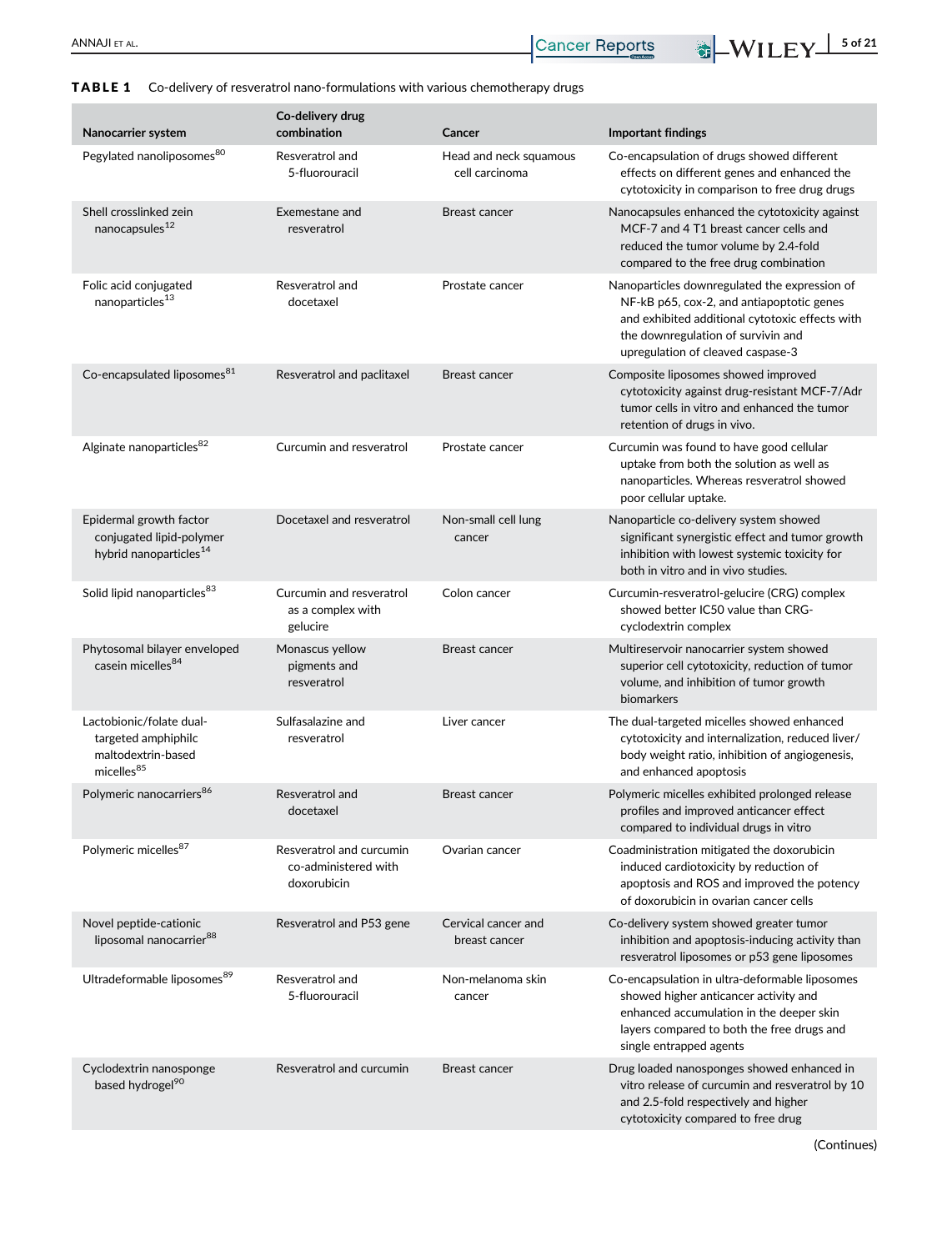#### TABLE 1 (Continued)

| Nanocarrier system                                          | Co-delivery drug<br>combination                                      | Cancer                        | <b>Important findings</b>                                                                                                                                                                                                                       |
|-------------------------------------------------------------|----------------------------------------------------------------------|-------------------------------|-------------------------------------------------------------------------------------------------------------------------------------------------------------------------------------------------------------------------------------------------|
| Mesoporous silica<br>nanoparticles <sup>91</sup>            | Anti-miR21 and<br>resveratrol                                        | Colon cancer                  | The nanoparticles containing hyaluronic acid/<br>resveratrol and antimiR21 showed 3-fold<br>higher tumor regression effect compared to<br>free resveratrol and 2-fold higher tumor<br>regression compared to resveratrol-miR21<br>nanoparticles |
| Self-microemulsifying<br>system <sup>92</sup>               | Curcumin and resveratrol                                             | Colon cancer                  | Co-formulation showed greater antioxidant<br>activity and lower cytotoxicity than the<br>formulation with individual compounds                                                                                                                  |
| Lyotropic liquid crystalline<br>nanoparticles <sup>93</sup> | Resveratrol and<br>pemetrexed                                        | Non-small cell lung<br>cancer | The nanoparticles showed superior cytotoxicity<br>profile with enhanced cellular uptake and<br>tumor growth inhibition via inhibition of<br>angiogenesis and induction of apoptosis                                                             |
| Polymeric micelles <sup>94</sup>                            | Co-delivery of quercetin/<br>resveratrol and<br>resveratrol/curcumin | Ovarian cancer                | Micellar formulations of resveratrol and curcumin<br>co-administered with Adriamycin showed<br>significant tumor reduction and thus capable<br>of mitigating Adriamycin induced<br>cardiotoxicity                                               |

enzymes.<sup>76</sup> It has the potential to inhibit lipid peroxidation (induced by Fenton reaction), decrease the oxidative chain complex, scavenger of ROS, and other free radicals.<sup>75</sup> Estimation of lipid peroxidases is an indicator of free radical damage to cells. The ortho-diphenoxyl functionality of resveratrol provides antioxidative activity against ROSinduced lipid peroxidation.<sup>77,78</sup> Resveratrol is involved in inhibiting lipid peroxidation at various stages of lipid metabolism, such as initiation, propagation, and termination reactions.<sup>78,79</sup> At the initiation stage, resveratrol prevents the formation of peroxy radicals, and at the termination stage, it decreases the formation of conjugated alkenes by suppressing glutathione's action peroxidase.

A large number of studies reported that resveratrol affects tumor cells both in vitro and in vivo, at all stages of carcinogenesis (tumor initiation, promotion, and progression). The following sections will focus on the anticancer activity of resveratrol nanoformulations against skin, prostate, breast, lung, colon, liver, and ovarian cancers. Table 1 summarizes different types of resveratrol-loaded nanocarrier systems for cancer therapy, and Table 2 summarizes the various molecular targets and signaling pathways of resveratrol nanoformulations in different types of cancers.

#### 4.1 | Skin cancer

Among all human malignancies, skin cancer is the most common form,<sup>112</sup> accounting for more than three million cases every year in the United States alone. $113$  The development of skin cancer is related to two main factors, ultraviolet B (UVB) radiation exposure and nuclear factor kappa B (NFkB). Resveratrol, due to its antioxidant properties, can block the damage caused by UVB exposure, thus inhibiting UVB-induced lipid peroxidase or blocking UV-mediated activation of NFkB.<sup>10</sup> Tyrosinase is an essential enzyme for melanin production. Inhibiting this enzyme activity was found to be very effective in controlling melanoma cell growth.<sup>112</sup> Application of resveratrol, both before and after the UVB exposure drastically reduced the skin damage and decreased skin cancer incidence. $114$  It is able to reduce tyrosinase activity by 30 to 45%.<sup>115</sup> Resveratrol also inhibits tumor progression by suppressing the growth of various cancer cell types by inhibiting DNA polymerase, deoxy-ribonucleotide synthesis, and inducing cell cycle arrest.<sup>116</sup>

#### 4.1.1 | In vitro studies

In a study by Rigon et al (2016), in vitro biological activity of transresveratrol loaded SLNs was evaluated in various skin disorders. Resveratrol-loaded SLNs showed a mean particle size less than 200 nm, zeta potential of  $\sim$ 3 mV, and permeated 45% of resveratrol after 24 hours. The nanoparticles also achieved tyrosinase inhibitory activity, greater than or equal to that of the positive control, kojic acid, and proved to be nontoxic in HaCat keratinocytes.<sup>112</sup> In another study, resveratrol-loaded nanostructured lipid carriers (NLCs) were prepared with two different lipids, glyceryl behenate (more hydrophobic) and polyoxyethylene 40 (PEG 40) stearate. PEG-40 stearate based NLCs showed smaller particle size and polydispersity index (PDI) and higher encapsulation efficiency compared to glyceryl behenate. In addition, both the formulations showed very less release due to the crystalline nature of the lipid matrix. It was also reported that resveratrol cytotoxicity against the L-929 fibroblast cell line did not increase when loaded into NLCs. Interestingly, resveratrol formulation prepared with PEG-40 stearate showed 1.31 and 1.83 times higher inhibition of tyrosinase than resveratrol solution and formulation containing glyceryl behenate, respectively.<sup>117</sup> In a similar study, glyceryl dibehenate based SLNs were formulated, which showed a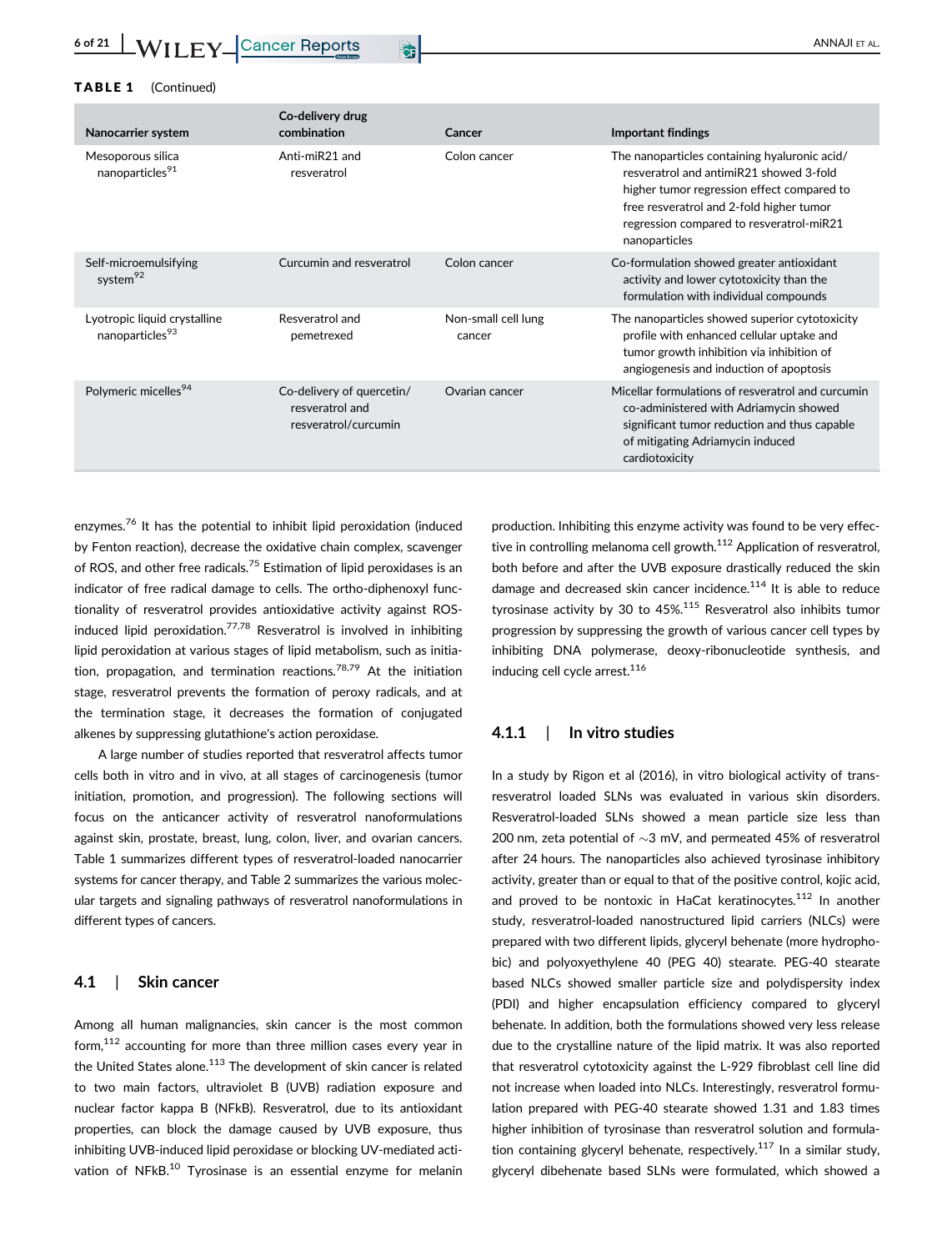| Cancer          | <b>Molecular targets</b>                                                                                       | <b>Cellular effects</b>                                                                                                        | <b>Cell line</b>      | Reference |
|-----------------|----------------------------------------------------------------------------------------------------------------|--------------------------------------------------------------------------------------------------------------------------------|-----------------------|-----------|
| Skin cancer     | G1/S arrest. Downregulation of<br>Bcl-2, Bcl-xL proteins                                                       | Inhibition of NF-kB signaling<br>pathway                                                                                       | SK-Mel-28 and Colo-38 | 89        |
|                 | S-phase arrest and decrease in<br>G2/M phase                                                                   | Inhibition of cell division                                                                                                    | A375                  | 95        |
|                 | Avoid metastasis and pulmonary<br>hemorrhage                                                                   | Increased necrotic area and<br>inflammatory infiltrate of<br>melanoma tumor                                                    | B16F10                | 96        |
| Breast cancer   | Downregulation of MMP-9, COX-2,<br>NF-kB protein                                                               | Inactivation of PI3K/AKt and<br>ERK1/2 and activation of HO-1<br>signaling cascade                                             | MCF-7                 | 97        |
|                 | GO/G1 arrest, upregulation of Bax<br>and downregulation of cyclin D1,<br>c-Myc, and Bcl-2/Bax ratio            | Induction of apoptosis and Wnt<br>signaling pathway                                                                            | MDA-MB-231            | 98        |
|                 | Downregulation of BCL-xl, MMP-9<br>and HER-2. Cell cycle arrest at<br>G2/M phase                               | Induction of apoptosis and inhibition<br>of HRG- $\beta$ 1 signaling pathway                                                   | T47D and MCF-7        | 99        |
|                 | Suppression of VEGF, CD-1,<br>aromatase, NF-kB, and elevation<br>of caspase-3                                  | Induction of apoptosis, reduction of<br>cell proliferation, and inhibition of<br>PI3K/Akt pathway                              | MCF-7                 | 84        |
| Prostate cancer | Reduced expression of Akt protein                                                                              | Inhibition of microRNA21/Akt<br>signaling pathway                                                                              | DU-145, PC3, LNCaP    | 50        |
|                 | Downregulation of NF-kB, p65,<br>COX-2, BCL-2, BCL-XL, survivin,<br>and upregulation of caspase-3,<br>BAX, BAK | Inhibition of NF-kB pathway                                                                                                    | PC3, C4-2B, and LNCaP | 13        |
|                 | Cell cycle arrest at G1-S transition<br>phase and upregulation of<br>caspase-3                                 | Induction of apoptosis                                                                                                         | <b>LNCaP</b>          | 100       |
|                 | Increased expression of P53.<br>Reduced expression of MMP-2<br>and MMP-9 and controls<br>angiogenesis          | Induction of apoptosis                                                                                                         | <b>DU145</b>          | 82        |
|                 | Downregulation of Bcl-2 expression                                                                             | Induction of apoptosis                                                                                                         | $PC-3$                | 101       |
|                 | Downregulation of p-Akt, cyclin D1,<br>and m-TOR proteins                                                      | Induction of apoptosis and inhibition<br>of AR/mTOR signaling pathway                                                          | PTEN-CaP8             | 102       |
| Colon cancer    | Decreased expression of<br>intracellular apoptotic protein I<br>(clAP1)                                        | Inhibition of NF-kB signaling<br>pathway                                                                                       | HT-29 and LS147T      | 103       |
|                 | Downregulation of cyclin D1                                                                                    | Induction of apoptosis and cell<br>necrosis PI3K/PTEN/Akt pathway                                                              | BGC823 and SGC-7901   | 91        |
|                 | Downregulation of NF-kB and IL-6                                                                               | Induction of apoptosis                                                                                                         | RAW 264.7 and Caco-2  | 104       |
|                 | Dose-dependent increase in<br>caspase-3 and PARP                                                               | Induction of apoptosis through<br>activation of P53                                                                            | CT <sub>26</sub>      | 105       |
| Liver cancer    | Modulates NO/NOS by upregulating<br>the NO production and NOS<br>activity                                      | Induction of apoptosis and inhibition<br>of PI3K/Akt signaling pathway                                                         | SMMC 7721 and L02     | 106       |
| Lung cancer     | Upregulation of Bax, p53, p21,<br>caspase-3 and downregulation of<br>Bcl-2 and NF-kB proteins                  | Induction of apoptosis and cell cycle<br>arrest in G0/G1 phase                                                                 | <b>NCI-H460</b>       | 107       |
|                 | Upregulation of caspase-9 and<br>caspase-3                                                                     | Induction of apoptosis in both non-<br>resistant and resistant cancer cells<br>via mitochondria-dependent<br>signaling pathway | A549                  | 108       |
|                 | Increased intracellular ROS<br>generation and DNA damage                                                       | Activation of p53 dependent<br>apoptotic cascade                                                                               | <b>NCI-H460</b>       | 109       |

TABLE 2 Various cellular effects and molecular targets of resveratrol nanoformulations involved in carcinogenesis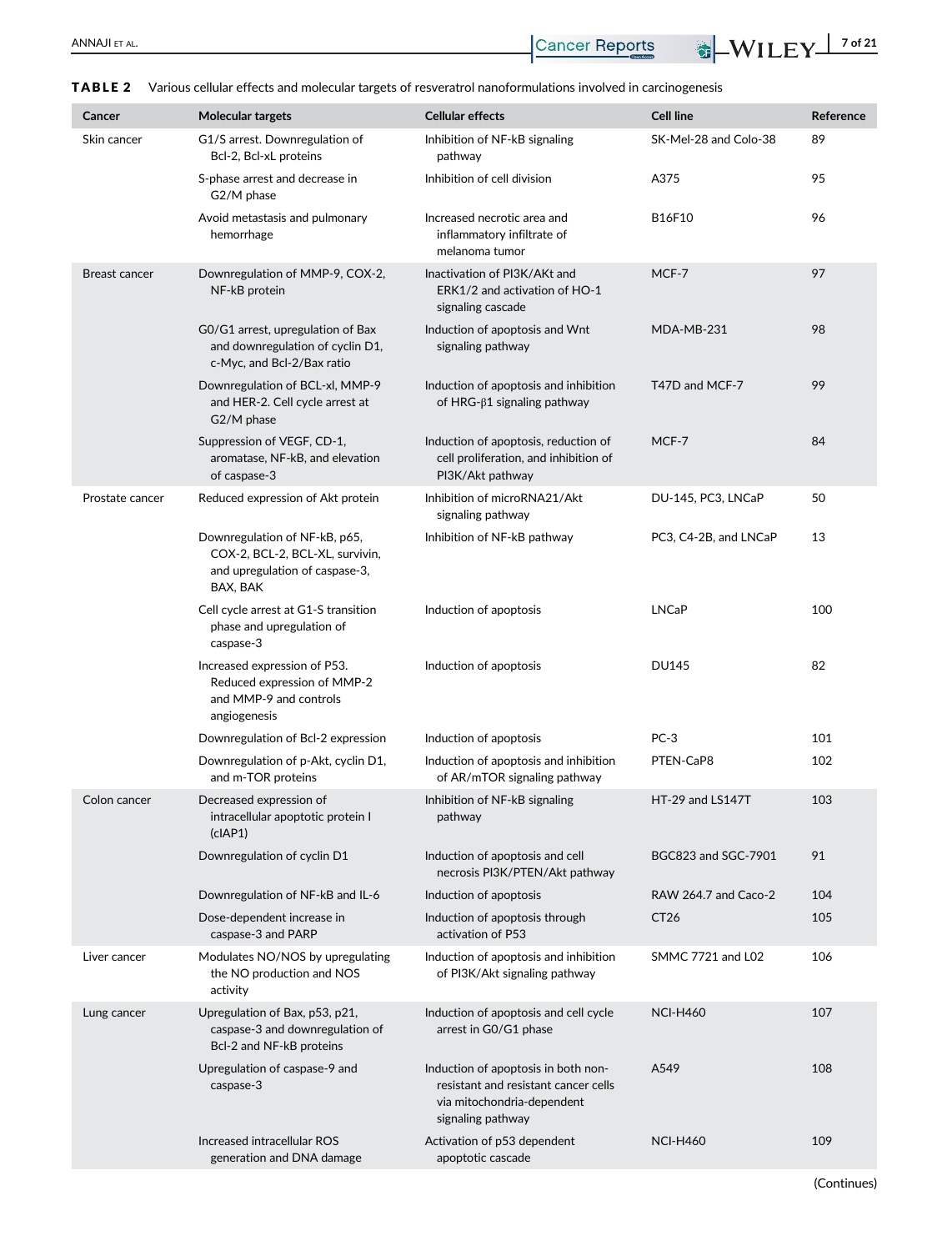| Cancer         | <b>Molecular targets</b>                                                        | <b>Cellular effects</b>                                                                             | <b>Cell line</b> | Reference |
|----------------|---------------------------------------------------------------------------------|-----------------------------------------------------------------------------------------------------|------------------|-----------|
|                | Upregulation of caspase-3 and<br>reduced expression of Ki-67 and<br><b>VEGF</b> | Induction of apoptosis and inhibition<br>of angiogenesis                                            | A549             | 93        |
| Ovarian cancer | Dose-dependent induction of<br>apoptosis and activation of<br>caspase-3         | Apoptosis inducing factor (AIF)<br>apoptosis pathway                                                | SKOV3            | 110       |
|                | Increased expression of caspase-3                                               | Induction of apoptosis                                                                              | ES2-luc. A2780   | 94        |
|                | Upregulation of Bax, caspase-9, and<br>downregulation of Bcl-2                  | Induction of apoptosis via ROS<br>generation and targeting through<br>mitochondria mediated pathway | PA <sub>1</sub>  | 111       |

Abbreviations: COX-2, Cyclooxygenase-2; ERK1/2, extracellular signal regulated kinases; HER-2, human epidermal growth factor receptor 2; HERG-β1, heregulin-beta 1; HO-1, hemeoxygenase-1; MAPK, mitogen-activated protein kinases; MMP-9, matrix metalloproteinase-9; mTOR, mammalian target of rapamycin; NF-kB, nuclear factor kappa; NO, nitric oxide; NOS, nitric oxide synthase; PARP, Poly(ADP-ribose) polymerase; PI3K/Akt, Phosphatidlyinositol-3kinase; ROS, reactive oxygen species; VEGF, vascular endothelial growth factor.

mean particle diameter of 180 nm, PDI of 0.3, and zeta potential of -38 mV suggesting good physical stability of nanoparticles. Moreover, these nanoparticles delivered resveratrol in a biphasic pattern with about 40% rapid release (drug inside the shell) followed by a sustained release (drug inside the lipid matrix). In addition, these nanoparticles expressed the cytostatic effects with a large drop of the G2/M phase and the cell cycle arrest at s-phase. These drug-encapsulated SLNs showed higher solubility, stability, and greater cytotoxic effects compared to the solution indicating their effectiveness as a nanocarrier system.<sup>52</sup> In another study, different nanocarrier systems such as liposomes, polymeric lipid-core nanocapsules, and nanospheres were developed for E-resveratrol. The degree of photostability of these nanocarriers was compared with the ethanolic solution of E-resveratrol. The nanostructures were capable of enhancing the E-resveratrol chemical photostability. The lipid-core nanocapsules (LCN) and NLC had the same isomerization rate. However, liposomes are the particles that have highly protected E-resveratrol from photoisomerization but have poor physical stability, resulting in a bimodal size distribution profile. LCNs and NLCs presented similar penetration profiles under dark conditions. When exposed to ultraviolet A (UVA) radiation, nanocarriers led to higher concentrations of E-resveratrol in the total epidermis, confirming the skin targeting effect of these nanocarriers.<sup>118</sup> Based on the analysis, it is important to consider the nanocarriers, which can prevent the degradation of photosensitive drugs. Liposomes were found to provide the highest photostability (only 29.3% isomerization) among all the nanocarriers tested. However, resveratrol-loaded liposomes were found to be unstable after 8 hours of UV exposure. Therefore, it was essential to store resveratrol-loaded liposome formulations away from light. Similarly, Freidrich et al (2015) formulated sorbitan monostearate-based lipidcore nanocapsules containing both resveratrol and curcumin. This formulation did not show any cell toxicity to dermal fibroblasts. The uptake of nanocapsules within 24 hours into the skin suggests this delivery system would be appropriate for topical delivery. In vitro drug release profile showed a faster release of resveratrol than curcumin. Increased penetration into deeper skin layers was observed with

co-delivery compared to the individual drug encapsulation. It was speculated that the lipophilicity of curcumin facilitated the enhanced delivery of resveratrol across the skin. $119$  Similarly, Cosco et al (2015) studied the ultra-deformable (elastic) liposomes loaded with resveratrol and 5-fluorouracil (5-FU) for the treatment of nonmelanoma skin cancer. The epidermal levels of drugs were significantly higher for the drugs encapsulated within liposome as compared to the controls. These co-drug loaded liposomes showed improved antitumor activity for both drugs based on cytotoxicity, cell-cycle arrest, and apoptosis assays. This is due to the accumulation of liposomes in deeper skin layers, generating a cutaneous depot from which both the drugs are gradually released. Moreover, resveratrol increased the antiproliferative potential of 5-FU in Colo-38 skin cells. Therefore, coencapsulation of 5-FU and resveratrol in ultra-deformable liposomes could be beneficial for the treatment of squamous cell carcinoma, namely actinic keratosis and Bowen's disease. However, a major drawback is the limited drug loading capacity of co-encapsulated liposomes. The liposomes can only accommodate a limited amount of drug in the phospholipid bilayer without affecting its structural integrity. Moreover, liposomes have a very short half-life and require cold temperatures for storage. Therefore, it is important to consider these limitations before utilizing them as drug delivery carriers. $89$  In another study, resveratrol-coated hollow gold nanoparticles were prepared for improved photothermal performance and cytotoxicity against melanoma cancer. The nanoparticles could block cell cycle to inhibit cell division and lead to cell apoptosis after 808-nm laser irradiation in A375 melanoma cells. The nanoparticles were surfactant-free and hence avoid separation procedures for the surfactant, and surface modification processes that are necessary for most theranostics materials.<sup>95</sup>

#### 4.1.2 | In vivo studies

The potential of resveratrol in the chemoprevention and treatment of melanoma and other skin cancers was evaluated by some in vivo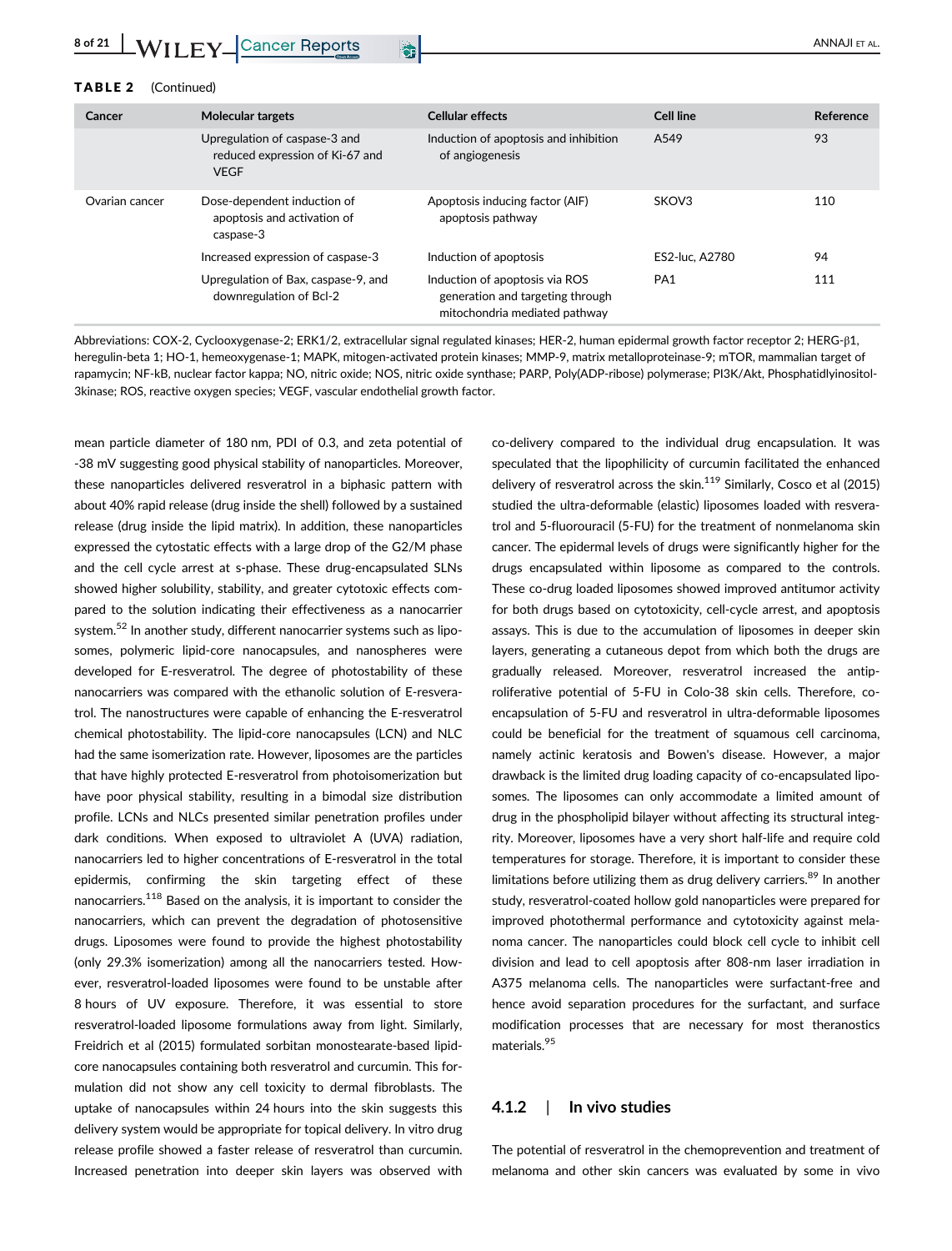studies. Jang et al (1997) first reported the chemopreventive role of resveratrol in skin cancer in mice treated with a carcinogen.<sup>10</sup> In SKH-1 hairless mice, topically applied resveratrol showed greater inhibition of UVB mediated skin inflammation, induction of cyclooxygenase and ornithine decarboxylase, and generation of hydrogen peroxide in the skin. $120$  Similarly, resveratrol's anticancer activity against multiple UVB exposures and the involvement of survivin was studied in SKH-1 hairless mouse skin. It was found that topical pretreatment of resveratrol resulted in inhibition of UVB exposure mediated cell proliferation and phosphorylation of survivin.<sup>121</sup> In a study by Carletto et al (2016), resveratrol-loaded poly (caprolactone) nanocapsules were formulated for improved antitumor activity in melanoma cancer. All the nanoformulations showed particle size lower than 150 nm, PDI < 0.2, negative zeta potential, and high encapsulation efficiency due to a greater affinity of resveratrol to the oil core. Nanoencapsulation also leads to drug amorphization and improved resveratrol solubility. The nanoencapsulated resveratrol significantly reduced cell viability of B16F10 melanoma cells vs free resveratrol. In a mouse model bearing B16F10 melanoma tumors, the nanoformulation showed decreased tumor volume, increased necrotic area, and inflammatory infiltrate of melanoma and thus prevented metastasis and pulmonary hemorrhage compared to the free resveratrol. Due to the incorporation of hydrophobic polymer such as PCL, the rate of biodegradation was slow compared to other protein-based polymers. Moreover, the nanocapsules are not surface-functionalized and rather taken up by the cells by either clathrin-mediated endocytosis or macro-pinocytosis.<sup>96</sup>

#### 4.2 | Breast cancer

Breast cancer represents the second leading cause of cancer death in females after lung cancer.<sup>122</sup> Both metastasis and invasion are two main properties of breast cancer cells, involving several biological processes such as adhesion, proliferation, and degradation of the basement membrane.<sup>123-125</sup> Resveratrol plays a vital role in the prevention and tumor suppression at all stages (initiation, promotion, and progression) of breast carcinogenesis.<sup>126</sup> Both its antioxidant and antiinflammatory properties contribute significantly to inducing apoptosis and cell cycle arrest in the development of breast cancer.<sup>126</sup> Resveratrol also has estrogenic activity, which can function as an estrogen receptor (ER)  $\alpha$  agonist or antagonistic ligand at very low concentrations.<sup>127,128</sup> It inhibits the growth, proliferation, invasion, and metastasis by downregulating molecular targets such as matrix metalloproteinase 9 (MMP-9), cyclooxygenase-2 (Cox-2), apoptotic protein1 (AP-1), and NFkB in various breast cancer cell lines.<sup>129,130</sup> It has also been shown to induce tumor suppression and increase apoptotic index in  $ERα - ERβ + MDA$ -MB-231 tumors.<sup>131</sup>

#### 4.2.1 | In vitro studies

Vergaro et al (2012) studied the effect of resveratrol-loaded halloysite clay nanotubes on MCF-7 human breast cancer cell lines. The

nanotubes were saturated with resveratrol to obtain a delivery system with high encapsulation efficiency. It was found that resveratrol induced downregulation of protein cyclin D1 and decreased phosphorylation of two kinases such as protein kinase B and glycogen synthase 3b, which are potentially involved in the regulation of cyclin D1. Resveratrol-loaded clay nanotubes controlled the release up to 48 hours by using a layer-by-layer polyelectrolyte multilayer coating, which strongly increased cell cytotoxicity leading to apoptosis.<sup>132</sup> Park et al (2016) demonstrated the effect of gold-conjugated resveratrol nanoparticles on breast cancer metastasis. These nanoparticles showed better anti-invasive activity as compared to free resveratrol. The inhibitory activity of these nanoparticles on MMP-9, COX-2, NFkB, and AP1 was stronger than that of the free resveratrol. The anti-invasive effect of resveratrol-loaded gold nanoparticles in response to TPA stimulation is mediated by the downregulation of MMP-9, COX-2, NFkB, AP1, ERK, and activation of signaling cascade. $97$  In another study, Wang et al (2017) studied the effect of resveratrol-loaded SLNs on the MDA-MB-231 breast cancer cell line. The nanoparticles were prepared with stearic acid using emulsification and low-temperature solidification method, which had a desirable size (below 200 nm) and zeta-potential (-25 mV) with remarkable stability for resveratrol delivery to the breast cancer cells. These nanoparticles significantly increased Bax, decreased the levels of Bcl-2, cyclin D1, and c-Myc. The nanoparticles showed superior results to free resveratrol in inducing cancer cell apoptosis and death.<sup>98</sup> Recently, a codelivery system of resveratrol and Herceptin was reported to improve the cytotoxic profile of Herceptin on the T47D (HER-2 receptorpositive breast cancer cell line) and MCF-7 (HER-2 receptor-negative breast cancer cell line). It was found that combining Herceptin with resveratrol significantly reduced the expression of the HER-2 receptor. Moreover, cell cycle was arrested at the  $G_2/M$  phase for both the cell lines.<sup>99</sup> In another study, cyclodextrin nanosponge based hydrogel loaded with curcumin and resveratrol was developed. The nanosponges enhanced the release of curcumin and resveratrol by 10- and 2.5-fold, respectively, compared to free drugs. Moreover, the drug-loaded nanosponge showed a synergistic cytotoxic effect with a combination index value of 0.29 in MCF-7 cells. The nanosponges in a carbopol based hydrogel formulation showed a significant enhancement in photostability and permeation for both curcumin and resveratrol compared to the hydrogel without cyclodextrin based nanosponges. Despite the advantages of cyclodextrin nanosponges in enhancing the aqueous solubility and photostability, their application is limited in cancer therapy due to its potential nephrotoxicity, lack of targeting ability, potential to alter the pharmacokinetics of drug when rapid dissociation does not occur. Therefore, it is important to overcome these limitations in order to potentiate its chemotherapeutic effects.<sup>90</sup> In another study, a peptide-cationic lipid (CD014) based liposome formulation for co-delivering resveratrol and p53 gene was prepared. The antitumor effects of the co-delivery formulation against Hela and MCF-7 cells were investigated. The highest transfection efficiency was reported when the lipid/pDNA (N/P) weight ratio was 3/ 1, and Hela cells had a higher transfection efficiency than MCF-7 cells. Cytotoxicity assay showed that the co-delivery system of resveratrol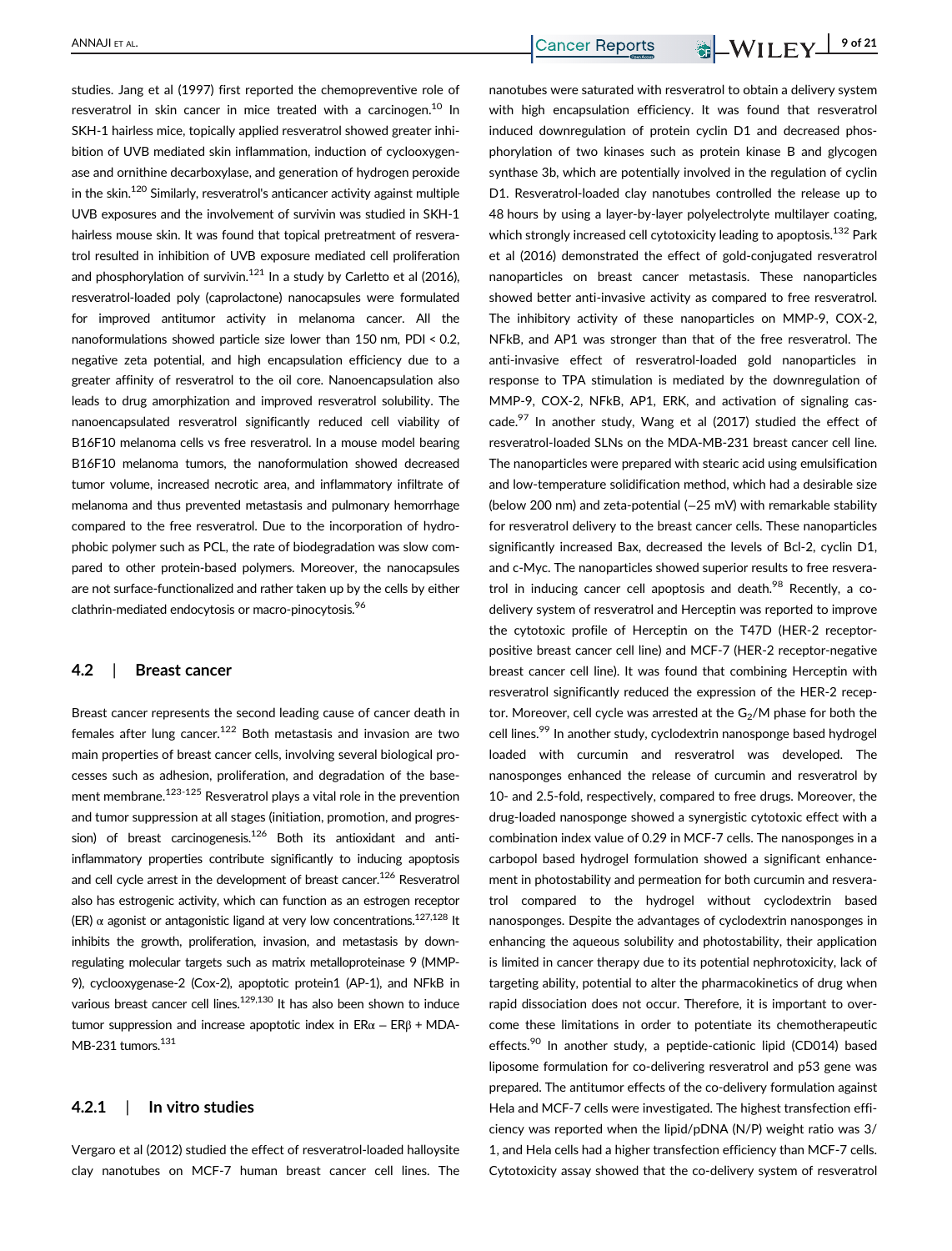and p53 had more significant inhibition on Hela cells and MCF-7 cells than the blank liposomes and resveratrol liposomes, whereas MCF-7 cells exhibited lower cell viability than Hela cells. Thus, the co-delivery via liposome might be a potential chemotherapeutic agent for the synergistic treatment in breast cancers. This study demonstrates the advantages of utilizing cationic liposomes for improving cellular uptake compared to zwitterionic liposomes. The possible mechanism might be due to enhanced interaction of the delocalized conjugated pi electrons of the polyphenol with the cationic liposomes, causing an enhanced fusion of nanoparticles to the membrane.<sup>88</sup>

#### 4.2.2 | In vivo studies

In a study by Meng et al (2016), pegylated liposomes were constructed by co-encapsulating resveratrol and paclitaxel using phosphatidylcholine and DSPE-mPEG2000 lipids.<sup>81</sup> Both drug molecules resided within the aqueous core of the liposome structure. The composite liposomes showed an average diameter of 50 nm, encapsulation efficiency greater than 50%, and generated potent cytotoxicity against MCF-7/Adr tumor cells. MCF-7 is a drug-sensitive cell line, whereas MCF-7/Adr is a drug-resistant cell line. Administration of formulation to mice showed 10-fold higher blood concentrations of paclitaxel and resveratrol, with long circulation times compared to free drug solutions. The formulation also enhanced tumor retention and superior multidrug resistance reversal without significant side effects in vivo. For instance, the liposome reversed the paclitaxel resistance in drug-resistant cells and improved the efficacy of both drugs against drug-sensitive and drug-resistant tumors in vivo. Analysis of the results revealed the importance of surface modification of liposomes with DSPEmPEG2000 to obtain smaller particle size, enhance the cellular uptake, and protect the vesicles from metabolic clearance in vivo. Thus, it is essential to incorporate higher content of DSPE-PEG2000 and repeated freeze-thaw cycles to obtain liposomes with smaller particle size<sup>81</sup> Similarly, Elzoghby et al (2017) constructed shell cross-linked zein nanocapsules for oral co-delivery of exemestane and resveratrol. This co-delivery system showed superior cytotoxicity compared to the free drug combination in both MCF-7 and 4 T1 breast cancer cells. In vivo study demonstrated a marked reduction in tumor volume by 2.4-fold compared to the free drug combination.<sup>12</sup> In another study by Poonia et al (2019), resveratrol-loaded nanostructured lipid carriers (based on stearic acid—oleic acid) as a parenteral formulation for breast cancer treatment was developed.<sup>133</sup> The nanocarrier was further modified by conjugating to folic acid moiety as a targeting agent. The optimal formulation showed a mean diameter of 88 nm with high encapsulation efficiency (88%). The folate-targeted nanocarrier revealed high cytotoxic effects compared to unmodified nanocarrier on MCF-7 cells with high levels of over-expressed folate receptors, suggesting the enormous potential of targeted nanocarriers in enhancing the therapeutic concentration of resveratrol to breast cancer cells. Intravenous delivery of the nanocarrier formulation in rats demonstrated a 9-fold increase in the bioavailability for the folate targeted nanocarrier in comparison to free resveratrol.<sup>133</sup> In a similar study, folic acid functionalized pluronic 127/Dα-tocopheryl PEG 1000 succinate mixed micelles loaded with resveratrol were prepared for breast cancer treatment.<sup>134</sup> The novel mixed micelle system was prepared using the thin-film hydration method in order to address low solubility, rapid metabolism, and enhance its accumulation at the tumor site. The micelles showed an average diameter of 20 nm, encapsulation efficiency of 99.67%, and showed a sustained-release behavior as compared with the propylene glycol solution. The micelle formulation also exhibited enhanced cell uptake via folate receptor-mediated endocytosis. The folic acid conjugated micelles showed 4-fold higher plasma levels of resveratrol upon i.v administration in rats, compared to solution. Moreover, there was a lower accumulation in the heart and kidney, suggesting lower exposure to other vital organs.<sup>134</sup> In another study by El-Far et al (2018), monascin and ankaflavin, the major components of fungal-derived monascus yellow pigments, were incorporated along with resveratrol in the core of folateconjugated casein micelles for active targeted system.<sup>84</sup> In contrast, as a passive targeting system, PEGylated resveratrol-phospholipid complex bilayer enveloping casein micelles were developed. The coloaded micelles showed higher cytotoxicity than free drugs in MCF-7 breast cancer cells. Both nanosystems showed excellent antitumor efficacy, with PEGylated micelles showing comparable tumor suppression to folate-conjugated micelles in tumor-bearing mice. Therefore, the codelivery of monascus yellow pigments and resveratrol-loaded micelles were found to be effective for breast cancer treatment. Despite its tumor-targeting abilities, the limitations of polymeric micelles such as lack of stability in the blood and difficulty in scaling up the current synthetic technique need to be carefully evaluated.<sup>84</sup>

#### 4.3 | Prostate cancer

Prostate adenocarcinoma is the second most frequent cancer among men in the United States.<sup>135</sup> Some of the significant risks for human prostate cancer development include age-related factors and genetic mutations such as loss of phosphatase and tensin homolog (PTEN), leading to increased cancer cell proliferation.<sup>136</sup> Even though resveratrol intake was not associated with the reduction of prostate serum antigen levels, it was found to be effective in lowering the levels of androgen precursors such as androstenolone, as evidenced by the downregulated expression of androgen receptor and kallikrein, an orthologue of human prostate-specific antigen.<sup>137</sup> In another recent study, resveratrol inhibited Akt/MicroRNA-21 pathway, thus reducing the cancer growth and metastasis. The mechanism involves the downregulation of various prostate-tumor associated microRNAs, including miR-21 and upregulation of tumor suppressors (PDCD4 and maspin) in DU145 and LNCaP prostate cancer cells.<sup>138</sup> The anticancer effect of resveratrol nanoformulations in prostate cancer has been well reported in many in vitro and in vivo studies.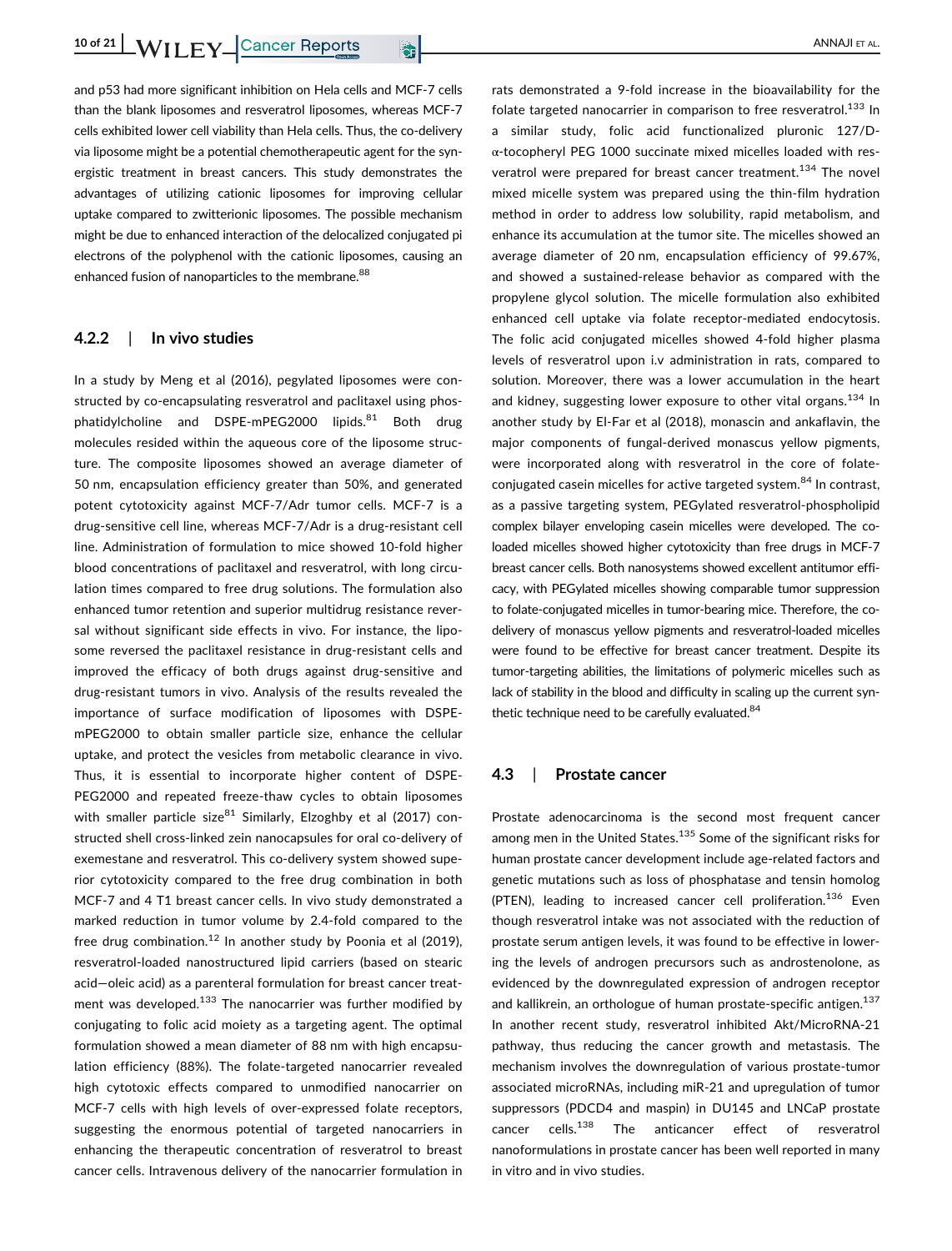#### 4.3.1 | In vitro studies

In a study by Sanna et al (2013), resveratrol-loaded nanoparticles containing poly (epsilon-caprolactone) (PCL), and poly (D, L-lactic-coglycolic acid) (PLGA)-poly(ethylene glycol) conjugate was prepared by nanoprecipitation method.<sup>50</sup> The nanoparticles were prepared to protect against degradation, enhance the bioavailability, improve the intracellular penetration, and prolong the release of resveratrol. The nanoparticles (mean diameter of 150 nm) showed high encapsulation efficiency (up to 98%) and controlled the release ( $\sim$  50% released in 7 hours) both at pH 6.5 and 7.4, simulating the acidic tumoral microenvironment and physiological conditions, respectively. The nanoparticles significantly improved the antiproliferative efficacy compared to free resveratrol in DU-145, PC3, and LNCaP cell lines. Moreover, the nanoformulation showed significantly higher cytotoxicity compared to the free drug in all three prostate cancer cell lines.<sup>50</sup> In a similar study, PLGA nanoparticles encapsulating resveratrol were designed, and their cytotoxic effects were evaluated. The nanoformulation significantly decreased the cell viability, induced apoptosis by mediating cell cycle arrest of the G1-S transition phase, DNA nicking, loss of mitochondrial membrane potential, and ROS generation in LNCaP cells. Moreover, the nanoparticles showed significantly higher cytotoxicity compared to free resveratrol at all tested concentrations. Adverse cytotoxic effects were not observed in murine macrophages, even at 200 μM. These findings support the further investigation of resveratrol-loaded nanoparticles for the chemoprevention/therapy of prostate cancer.<sup>100</sup> Similarly, Saralkar et al (2017) formulated calcium alginate nanoparticles loaded with curcumin and resveratrol and tested the in vitro efficacy against DU-145 prostate cancer cells. Nanosuspension and freeze-dried nanoparticles had a particle size around 12 and 60 nm, respectively, with encapsulation efficiency around 49% (for curcumin) and 71% (for resveratrol). Resveratrol showed a faster and higher release (87.6%) than curcumin (16.3%) in 24 hours. The co-delivery nanoparticles exhibited a more significant cytotoxic effect on DU-145 prostate cancer cells than the drug solution, and at higher concentrations, the drug solution showed greater toxicity than nanoparticles.<sup>82</sup> A similar study also demonstrated the synergistic chemotherapeutic effects of resveratrol and docetaxel. A receptor-based targeted delivery approach by using folic acid conjugated novel planetary ball milled nanoparticle to treat advanced metastatic prostate cancer was developed. The co-delivery downregulated the genes (ABCB1, ABCC2, and ABCG2) at both mRNA and protein levels and also downregulated the expression of antiapoptotic markers (Bcl-2, Bcl-xl), whereas apoptotic markers (Bax, Bak) were upregulated, thereby reducing the growth of prostate cancer cells.<sup>13</sup> In another study, resveratrol-loaded SLNs based on stearic acid and tristearin were formulated using the solvent diffusion evaporation method for enhanced delivery of resveratrol. Nanoparticles rapidly moved through the cell membrane, distributed throughout the cytosol, and moved successively among different cellular levels with greater cytotoxicity compared to resveratrol solution in PC3 cells. This intracellular delivery decreased cell proliferation, thereby inducing selective apoptosis in prostate cancer cells. Drug-loaded SLNs were

prepared using a high-shear homogenization technique, which greatly eliminates the need for organic solvents, thereby avoiding toxicity compared to other techniques such as solvent evaporation or film ultrasound dispersion. Therefore, the method of preparation of nanoparticles is a critical parameter in determining the properties and their behavior both in vitro and in vivo. $101$ 

#### 4.3.2 | In vivo studies

Narayanan et al (2009) developed liposomes encapsulating resveratrol and curcumin. The curcumin liposomes and resveratrol liposomes were prepared separately using 1,2-dimyristoyl-rac-glycero-3-phosphocholine, then combined each in a 2.5 mg/kg (1:1) ratio and freeze-dried. In vitro studies showed that these liposomes effectively inhibited cell growth and induced apoptosis in PTEN-CaP8 cancer cells. Moreover, the coadministration of resveratrol and curcumin significantly decreased prostatic adenocarcinoma in B6C3F1/J mice. Molecular targets that are activated due to loss of PTEN, including p-Akt, cyclin D1, and androgen receptor, were downregulated by coencapsulation, suggesting that these liposomes can target multiple mechanisms. One such mechanism is due to enhanced binding of coadministered liposomes to the albumin, enhancing its transportation into the bloodstream and thus improving its therapeutic efficacy.<sup>102</sup>

#### 4.4 | Colon cancer

According to WHO, colon cancer is the fifth most common cause of cancer deaths worldwide.<sup>139</sup> About 95% of the colorectal cancer cases are caused by common dietary and environmental factors.<sup>140</sup> Some of the significant factors that influence colorectal cancer are old age, smoking, high alcohol consumption, diabetes mellitus, obesity, and low fiber intake.<sup>141</sup> Due to poor bioavailability and substantial accumulation of resveratrol in the colon, it is considered as the most convenient target for application.<sup>142</sup> Arunachalam and coworkers reported that the NFkB pathway is the main contributor to colon cancer. Resveratrol reverses the activation of NFkB, which is responsible for inducing inflammatory cytokines.<sup>143</sup> Hope et al (2008) reported that resveratrol at low concentrations significantly inhibited Wnt signaling in colon-derived cells. This inhibitory effect was due to the regulation of intracellular β-catenin localization.<sup>144</sup> In a similar study carried by Sakoguchi et al (2007), resveratrol is shown to induce apoptosis and inhibit proliferation by reducing both Wnt/β-catenin signaling and expression of survivin.<sup>145</sup>

#### 4.4.1 | In vitro studies

Resveratrol-loaded colloidal mesoporous silica nanoparticles were prepared for its enhanced cytotoxicity in colon cancer cells. The nanoformulation showed enhanced solubility of resveratrol by 2-fold and sustained the release compared to pure resveratrol. The cytotoxicity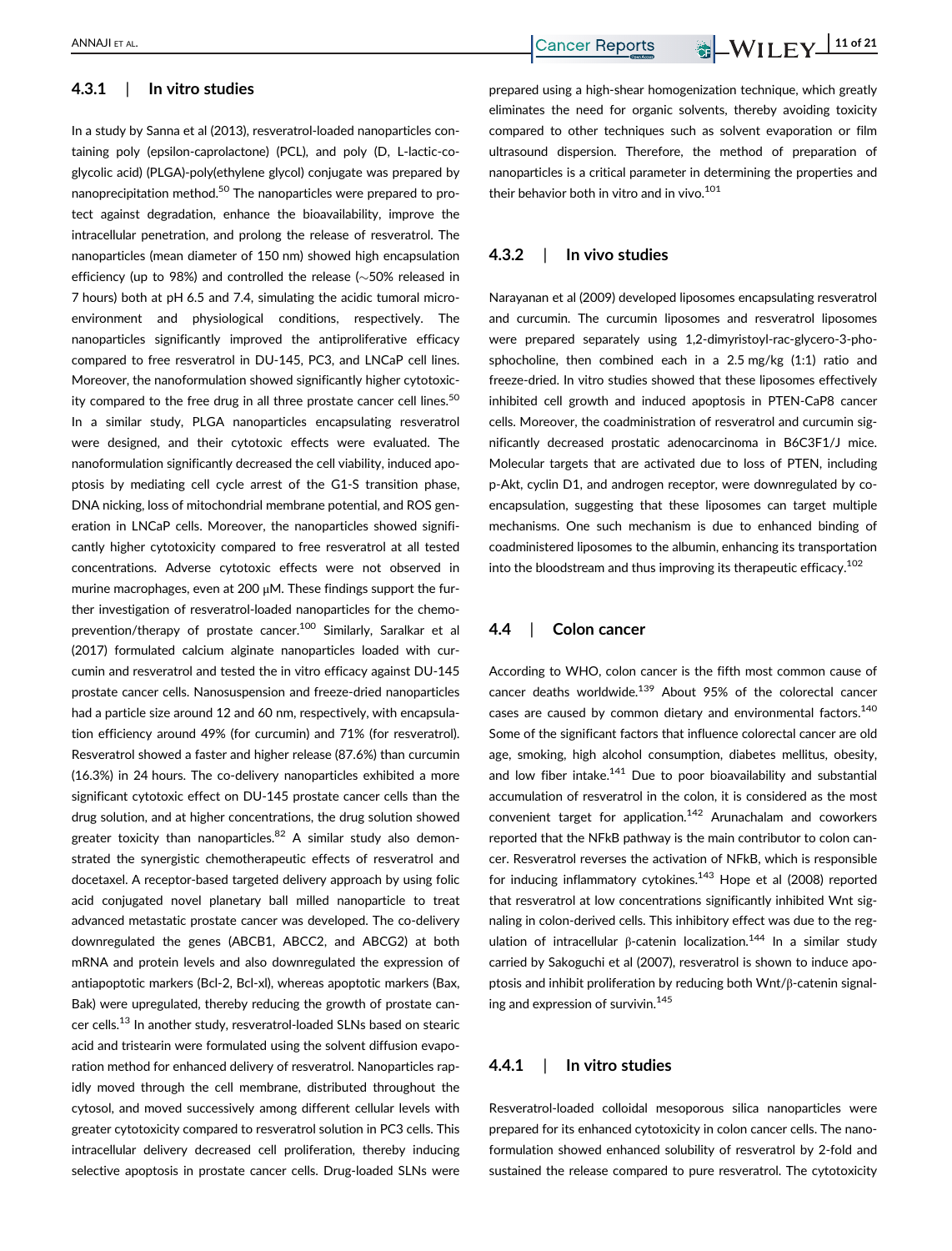of the nanoformulation against HT-29 and LS147T colon cancer cell lines was significantly higher than that of unformulated resveratrol.<sup>103</sup> In another study, resveratrol and anti-miR21 loaded mesoporous silica nanoparticles conjugated with hyaluronic acid were developed for the treatment of gastric carcinoma. The surface conjugation of hyaluronic acid acted as a targeting agent to the overexpressed CD44 receptor on the cancer cells. This system showed higher cytotoxicity and cellular uptake compared to the naive formulations. The targeted nanoformulation showed a synergistic effect due to the co-delivery of anti-miR21 and resveratrol in gastric cancer cells. Importantly, the targeted nanoformulation showed a 3-fold and 2-fold higher tumor regression effect compared to that of free resveratrol and nontargeted nanoformulation, respectively. Thus, a co-delivery system of anti-miR21 and resveratrol in a targeted nanoformulation could serve as a promising system for the treatment of gastric carcinoma. The possible reason for its enhanced anticancer efficacy was due to surface modification of mesoporous silica nanoparticles with polyethyleneimine (PEI) to incorporate anti-miR21, which increases the stability and enhances the cancer-targeting ability. Moreover, surface conjugation with hyaluronic acid increased its specific binding to the tumor receptors, thereby improving its cellular internalization.<sup>91</sup> In another study by Kamal et al (2018), technetium-99m labeled resveratrol-loaded gold nanoparticles (stabilized by gum arabic) were characterized and evaluated for their targeting efficacy in HT29 colon cancer cells and in a rat cancer model. The cellular uptake of the resveratrol gold nanoparticle system was significantly higher than gold nanoparticles or resveratrol alone. Following i.v administration of the resveratrol gold nanoparticle system to colon tumor-bearing rats showed better in vivo targeting compared to 99m technetium labeled resveratrol.<sup>146</sup> Similarly, in a study by Juere et al (2017), resveratrolloaded mesoporous silica nanospheres were formulated. The saturated solubility of nanosphere-embedded resveratrol was dependent not only on the pore size but also on the particle size of the nanospheres. The permeability of nanosphere-loaded resveratrol across human colon carcinoma cell monolayer (Caco-2) was enhanced compared to a resveratrol suspension. The resveratrol encapsulation also provided higher anti-inflammatory activity compared to both resveratrol suspension and solution.<sup>104</sup> In another study by Soo et al (2016), resveratrol is co-encapsulated with cyclodextrin-resveratrol inclusion complex in the lipophilic and hydrophilic compartments of liposomes, utilizing a novel dual carrier approach. The co-encapsulated liposome formulation showed a particle size of 131 nm, PDI of 0.089, and zeta potential of −2.64 mV. Both the free resveratrol and conventional liposomal formulations showed a drug release profile of  $\sim$  60%. However, the co-encapsulated liposome formulation showed a 100% drug release in 24 hours. The in vitro cytotoxicity (potency) of liposomes was also significantly enhanced compared to free resveratrol in HT-29 colon cancer cell lines. Due to limitations of the use of cyclodextrins or liposomes as individual drug delivery vehicles, both cyclodextrins and liposomes were combined into a single delivery system. Despite showing improved delivery and cytotoxicity of resveratrol, further research is required to determine cyclodextrin's effect on the structural integrity

of vesicles, maintain the physical stability of liposomes, and prevent metabolic clearance in vivo.<sup>147</sup>

#### 4.4.2 | In vivo studies

Resveratrol-loaded PEG-polylactic acid-based polymeric nanoparticles were designed to suppress the glucose metabolism and tumor growth both in vitro and in vivo.<sup>105</sup> These nanoparticles showed an increased apoptotic cell death and  $^{18}$ F-fluorodeoxyglucose ( $^{18}$ F-FDG) uptake and reduced ROS compared to control in CT26 colon cancer cells. Whereas in CT26 tumor-bearing mice,  $^{18}$ F FDG uptake was reduced with retardation of tumor growth and improved survival rate compared to empty nanoparticle-injected control.<sup>105</sup> In another study, a novel self-microemulsifying formulation (SMEDDS) (based on Capryol 90, Cremophor EL) containing curcumin together with resveratrol was developed to address its poor aqueous solubility, improve their absorption, and delivery across colon cancer cells. This co-delivery system showed higher antioxidant and cytotoxic activity than the nanoemulsion with either curcumin or resveratrol alone, demonstrating synergistic cytotoxic action due to the co-delivery formulation. Following oral administration of nanoemulsion to rabbits, the total plasma concentrations of curcumin and resveratrol increased by 10 and 6-fold, respectively, compared to the unformulated drug combination. The nanoformulation achieved increased solubility, protection from degradation, and improved the absorption of resveratrol and curcumin. The possible mechanism of action is due to the presence of the drug in the dissolved form in the SMEDDS, and due to its smaller particle size, the surface interfacial tension is increased, thereby enhancing the rate and extent of oral absorption.<sup>92</sup>

#### 4.5 | Liver cancer

Liver cancer is the fourth leading cause of all cancer-related deaths worldwide, which is reported to have relatively high mortality and morbidity in men.<sup>148</sup> Treatment is often challenging due to the high systemic toxicity of chemotherapeutic drugs, leading to discontinuation of the treatment. Therefore, nano-formulations and targeted delivery of anticancer agents are highly beneficial to enhance the efficacy, increase the uptake and internalization of drugs into tumors, and reduce the toxicity in healthy tissues.

#### 4.5.1 | In vitro studies

Resveratrol-loaded chitosan nanoparticles were surface-modified with either biotin or both biotin and avidin. $149$  The nanoparticles containing both avidin and biotin demonstrated a size range <200 nm and superior cytotoxicity in HepG2 cells compared to biotin alone.<sup>149</sup> These nanoparticles enhanced the target specificity of resveratrol-loaded chitosan nanoparticles in hepatocarcinoma. In addition, it was observed that the drug-loaded nanoparticles surface modified with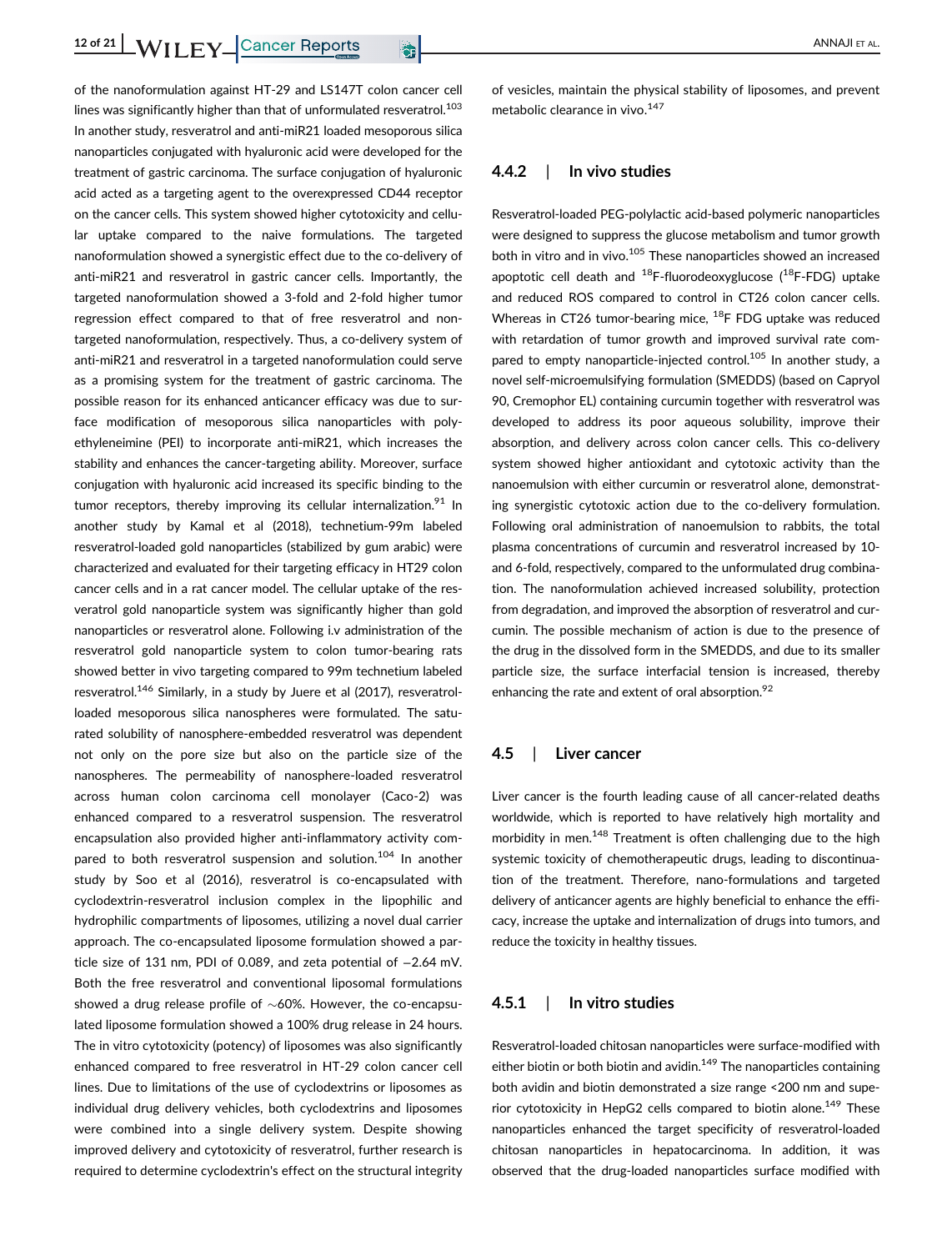both avidin and biotin had a higher liver targeting index (2.70) and more potent cytotoxicity against HepG2 cells than nanoparticles surface modified with biotin alone.<sup>149</sup> Similarly, resveratrol-loaded ionically crosslinked chitosan nanoparticles were prepared to improve the stability, solubility, and hepatic tumor targeting of resveratrol. The nanoparticles were able to improve the long-term stability and drug release in simulated tumor pH 6.5 than at physiological pH 7.4. Moreover, the antioxidant activity of resveratrol was maintained even after UV light irradiation. The nanoparticles were efficiently taken up by hepatocellular carcinoma (SMMC 7721) cells, showed similar antiproliferative activity in SMMC 7721 cells, and lower cytotoxicity in normal hepatocyte cells (L02) compared to free resveratrol. All the abovementioned advantages might be due to the smaller size of chitosan nanoparticles ( $\sim$ 200 nm), accumulating the drug at the cancer site by EPR effect.<sup>106</sup> In another study, resveratrol nanosuspension composed of poloxamer 188 was prepared using a high-pressure homogenizer, and in vitro anti-hepatocarcinoma effects relative to free resveratrol was evaluated. The particle size of the nanosuspension was ~159 nm, and the zeta potential was −2.1 mV. The nanosuspension inhibited the proliferation of HepG2 cells (2.5-fold lower IC50 values) than the bulk resveratrol.<sup>150</sup> Therefore, resveratrol-loaded nanoformulations were found to be very promising for the treatment of hepatocarcinoma.

## 4.5.2 | In vivo studies

In a study by Zhang et al (2019) nano-gold loaded resveratrol was synthesized and evaluated for its antitumor activity in liver cancer cells and tumor xenografts. The gold-resveratrol nanoparticles effectively inhibited cell proliferation and promoted apoptosis in HepG2 cells compared to free resveratrol by the downregulation of pro-caspase-9, pro-caspase-3, PI3K, Akt, and upregulation of caspase-8 and Bax.<sup>151</sup> In a mouse xenograft model, the gold-resveratrol nanoparticles reduced the tumor growth by decreasing the expression of vascular endothelial growth factor (VEGF) and promoting apoptosis in tumor tissue. In addition, there was no observable organ toxicity in the heart, liver, kidney, and spleen as assessed by histological studies. Moreover, the gold nanoparticles effectively increased the uptake of resveratrol into cells and localized near mitochondria. Therefore, these nanoparticles possess significantly better antitumor efficacy than resveratrol alone, both in vitro and in vivo.<sup>151</sup> Similarly, glycyrrhizic acidconjugated human serum albumin nanoparticles loaded with resveratrol for liver tumor targeting was prepared by high-pressure homogenization. The particle size of 108 nm, PDI of 0.001, encapsulation efficiency of 83.6% were observed, and resveratrol in the nanoparticles was found to be in an amorphous state. The nanoparticles showed a sustained release pattern and 2-fold higher cytotoxicity and greater cellular uptake as compared to free resveratrol. Moreover, the nanoparticles were labeled with near-IR fluorophore Cy5 to monitor the in vivo body distribution of nanoparticles in H22 tumor-bearing mice. The near-IR fluorescence images showed an enhanced distribution of nanoparticles to the liver tumors and a sustained-release pattern. This study demonstrates the influence of formulation parameters such as human serum albumin concentration, homogenization speed, pressure, duration, and water to the organic phase volume ratio on the particle size and drug loading efficiency. Moreover, this study also showed the beneficial effect of combining the drugs with albumin to prevent deposition of the drug at the injection site and obtain a slow release of the drug.<sup>152</sup>

#### 4.6 | Lung cancer

Lung cancer is the foremost of all cancer-related deaths worldwide, with approximately 69% reported in developing countries.<sup>14</sup> Current treatments include a combination of surgery, radiation therapy, and chemotherapy. Resveratrol has been reported to be very promising in suppressing lung cancer by the phosphorylation of ribosome binding protein and transcriptional factors such as NFkB, which is accompanied by the induction of p21WAF1/CIP and increased activity of caspase 3, inducing apoptosis.<sup>153</sup> Whereas in human epidermoid A431 cells, resveratrol showed cell cycle arrest in the G1 phase in addition to the induction of p21/WAF1.<sup>154</sup>

#### 4.6.1 | In vitro studies

In a study by Karthikeyan et al (2015), resveratrol-loaded gelatin nanoparticles were prepared (by coacervation method) for effective intracellular delivery in H460 lung cancer cell lines. The nanoresveratrol was shown to produce higher cellular uptake in H460 lung cancer cells, which was associated with greater DNA damage and apoptotic incidence as compared to resveratrol alone. The mechanism of apoptosis includes the downregulation of Bcl-2 and NFkB expression and the upregulation of Bax, p53, p21, and caspase-3 expression. This enhanced anticancer activity also induced the arrest of the G0/G1 phase of the cell cycle.<sup>107</sup> In another study, liposomes modified with dequalinium-PEG-distearoylphosphatidylethanolamine to allow selective uptake of resveratrol by the liposomes were synthesized. The liposomes' particle size was very small (70 nm) for intracellular delivery and induced apoptosis in both nonresistant and resistant cancer cells and showed increased cellular uptake and selective accumulation of drugs within mitochondria. Resveratrol was found to exhibit significant antitumor activity in both the A549/cDDP tumor spheroids and in xenograft-resistant A549/cDDP cancer in nude mice; therefore, the mitochondrial targeting approach is used as a combinatorial tool in chemotherapy. The mechanism for enhanced efficacy of mitochondria, targeting resveratrol liposomes, might be due to (a) smaller particle size (70 nm), allowing the accumulation of the drug at the tumor site by EPR effect (b) long circulatory effect of PEG preventing the escape of drug by the reticuloendothelial system. Despite its potential advantages as an effective chemotherapeutic agent, the mechanism for the enhanced mitochondrial uptake of liposomes is still unclear.<sup>108</sup>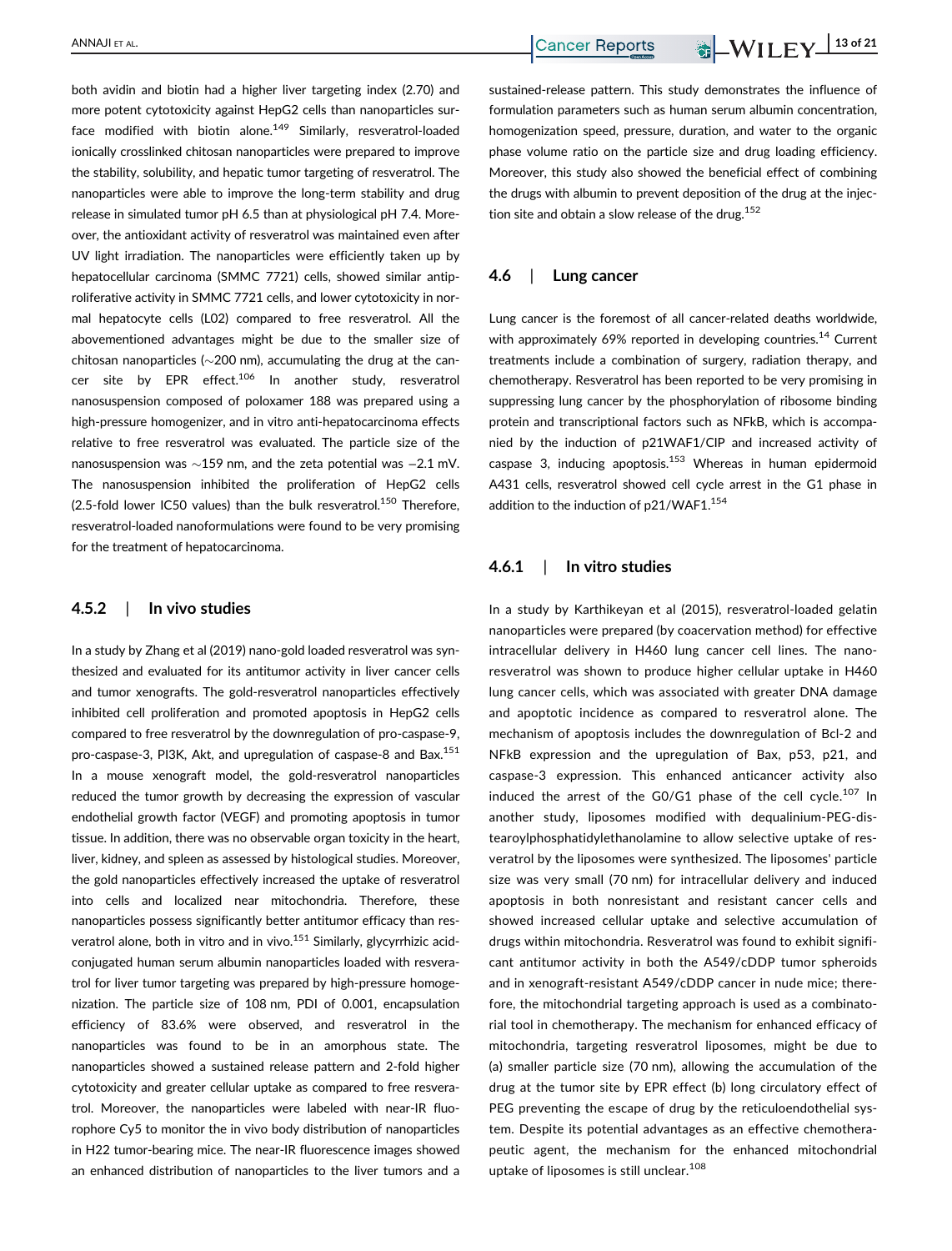### 4.6.2 | In vivo studies

In a study by Karthikeyan et al, resveratrol-loaded gelatin nanoparticles were prepared, which showed a mean particle diameter of 294 nm, PDI of 0.295, zeta potential of -18.6 mV, and encapsulation efficiency of 93.6%. In vitro release kinetics showed a rapid burst release followed by sustained release of resveratrol from gelatin nanoparticles. They also showed a rapid and more efficient cellular uptake, greater antiproliferative efficacy, greater ROS generation, DNA damage, and apoptosis than the free resveratrol in NCI-H460 cells. Moreover, the bioavailability and half-life were higher with twice the serum levels of resveratrol with nanoparticles compared to the free resveratrol in Swiss albino mice.<sup>109,155</sup> In another study, lyotropic liquid crystalline nanoparticles (based on glyceryl monoolein) for codelivery of pemetrexed and resveratrol for lung cancer treatment were prepared by hydrotrope method. The nanoparticles exhibited a particle size of 173 nm with a biphasic release pattern and a sustained release up to 24 hours. Also, the nanoparticles manifested a superior cytotoxicity profile against A549 lung cancer cells compared to free drug. The cellular uptake was also enhanced due to the bioadhesive properties of glyceryl monoolein. In vivo evaluations showed effective inhibition of tumor growth by inhibiting angiogenesis and inducing apoptosis in urethane-induced lung cancer-bearing mice. Therefore, these nanoparticles are proved to be a promising delivery carrier with no toxicity.<sup>93</sup> In another study by Song et al (2018), epidermal growth factor conjugated core-shell lipid-polymer hybrid nanoparticles were fabricated to co-deliver docetaxel and resveratrol.<sup>14</sup> The in vitro and in vivo data show that the nanoparticles have significant synergistic cytotoxic effects, best tumor inhibition ability in mice, lowest systemic toxicity as seen from higher concentration at the target site of the lungs (at 48 hours post-dose), and lower levels in the other organs (heart and kidney) compared to the free drugs (docetaxel/resveratrol).<sup>14</sup> In another study by Huang et al (2018), ultrathin rhenium disulfide (UtRes<sub>2</sub>) nanosheet was prepared through the bovine serum albumin assisted ultrasonic exfoliation method.<sup>156</sup> Resveratrol was loaded onto the nanosheet surface, and folic acid is then conjugated to the nanocomposite. A high loading ratio was achieved due to the presence of albumin with a large surface area. The nanocomposites released 16.5% of resveratrol over 24 hours and reached about 55% in 6 cycles of NIR irradiation. It also showed low cytotoxicity and excellent targeting effect in HepG2 cells. Upon pH/temperature dualstimuli, the targeted nanocomposite system showed an enhanced cytotoxic effect. Moreover, the targeted nanocomposite preparation intravenously injected into tumor-bearing mice showed active targeting and greater accumulation in tumor tissue at 24 hours postinjection. This was followed by effective tumor suppression without relapse after 30 days, when the injection was accompanied by 3 cycles of near-infrared irradiation for 5 minutes, once a day. These findings suggested that the targeted nanocomposite system has a remarkable targeting ability, providing a dual-stimuli-responsive drug delivery system. This high loading efficiency might be due to large surface area of UtRes<sub>2</sub>, allowing the binding of functional groups through non-covalent interactions such as hydrophobic or  $π$ -π stacking.

However, the higher stability of nanosheets was due to the adhesion of bovine serum albumin and PEG conjugation onto the nanosheet surface. The release of resveratrol was higher in the weak acidic environment of the tumor. In the acidic environment, protons are released, altering the hydrophilic/hydrophobic balance of the nanoparticles. Further studies revealed the significance of folic acid conjugation to promote cell internalization through receptor-mediated endocytosis, thus providing an enhanced cytotoxic effect.<sup>156</sup> Similarly, in another study by Geng et al (2017), resveratrol-loaded human serum albumin nanoparticles conjugating RGD (arginine-glycine-aspartate) via a PEG "bridge" was prepared for effective targeted tumor therapy.<sup>157</sup> The nanoparticles had an average diameter of 120 nm, encapsulation efficiency of 62.5%, and a maximum release ratio of 58.4% at pH 5.0. Confocal fluorescence images showed that the nanoparticles have the highest cellular uptake ratio (47.3%), attributing to an RGD-mediated effect. The nanoparticles without resveratrol showed limited cytotoxicity, and the loaded nanoparticles were significantly more cytotoxic to PANC-1 cells compared to free resveratrol. Moreover, the coating of nanoparticles with PEG and human serum albumin prolonged the blood circulation of resveratrol, increasing the half-life approximately 5-fold (1.2 hours for free resveratrol vs 6.6 hours for the nanoparticles). Similarly, after i.v administration, the tumor tissue was increased by 3- and 8-fold respectively, compared to unconjugated and free resveratrol, respectively. These findings suggest that the conjugated nanoparticles have best tumor suppression ability with improved biocompatibility and prolonged circulation with no significant toxicity.<sup>157</sup>

#### 4.7 | Ovarian cancer

Ovarian cancer is the primary cause of cancer-related deaths among all gynecological cancers, and chemotherapy is the most common treatment in many cases. However, if the tumor is well-differentiated and confined to the ovary, surgery is the first choice of treatment. The anticancer activity of resveratrol was due to inhibition of STAT3 signaling.<sup>158</sup> The role of autophagy was also found in resveratrolinduced apoptotic cell death in OVCAR-3 and CAOV-3 human ovarian cancer cells. Resveratrol causes the generation of ROS, causing autophagy and subsequent apoptosis.<sup>159</sup> Resveratrol is shown to lower the glucose uptake significantly and levels of phosphorylated Akt and mTOR in epithelial ovarian cancer cells.<sup>160</sup>

#### 4.7.1 | In vitro studies

The chemotherapeutic activity of resveratrol-loaded bovine serum albumin nanoparticles in human SKOV3 ovarian cancer cell lines was investigated. The nanoparticles induced apoptosis in a dosedependent manner, and the translocation of apoptosis-inducing factor (AIF) from mitochondria to cytoplasm occurred even before the Cyto C. Moreover, binding of Bax to the mitochondria was essential for the release of AIF and Cyto C. Thus, it was concluded that resveratrol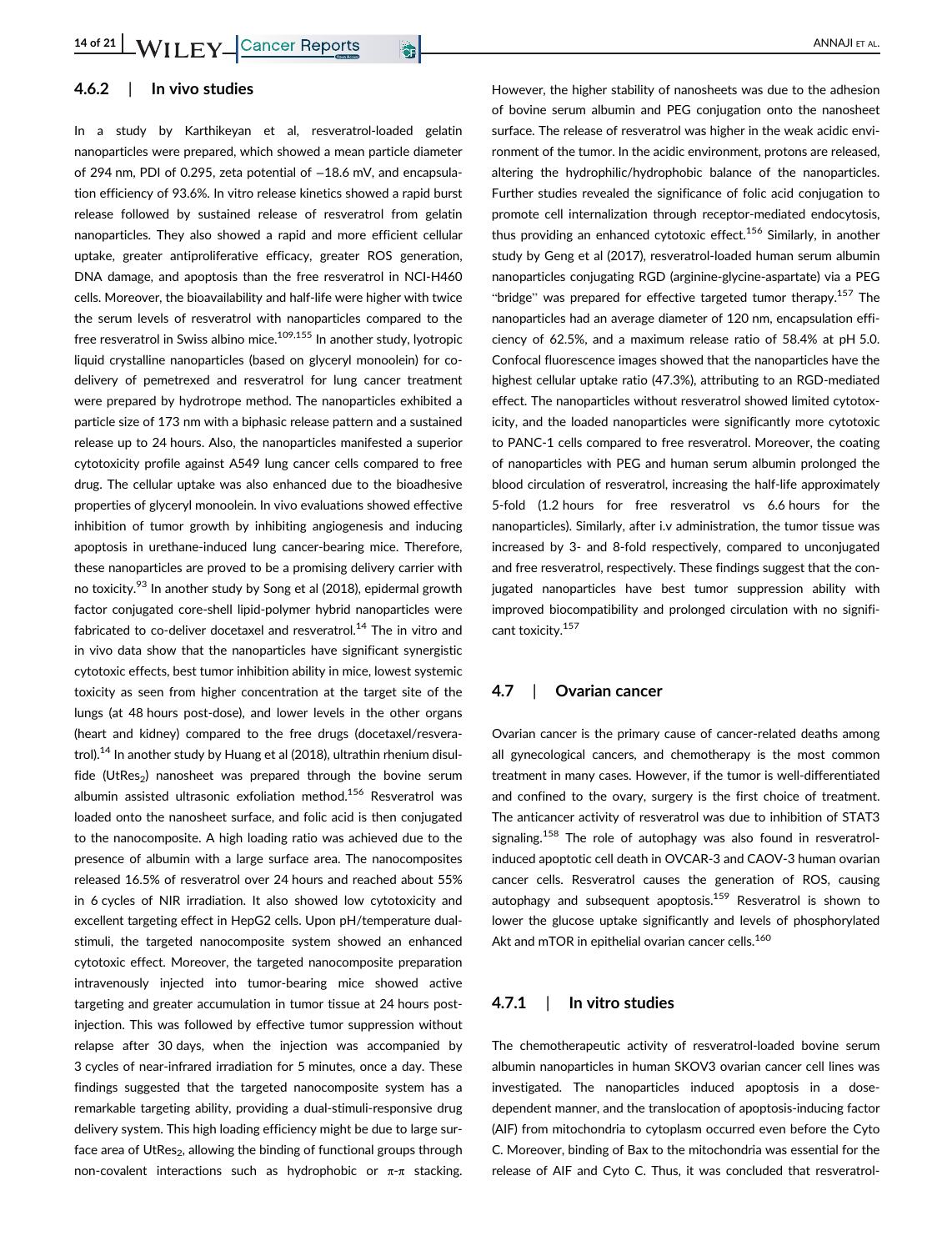loaded bovine serum albumin nanoparticles induced apoptosis through AIF apoptosis pathway, which is considered as an alternative to the caspase-dependent apoptosis pathway. This is the first study to investigate the mechanism for caspase-independent apoptotic pathway. While AIF protein is an important factor in caspase-independent pathway, further research is required to understand the mechanism by which AIF causes DNA ladder formation and also the association between early response signal and apoptotic signal.<sup>110</sup> In another study, resveratrol-loaded herbal extract (Angelica Gigas Nakai) (AGN) based nanoparticles were prepared using the nanocrystal concept.<sup>161</sup> Nanoparticles are converted from crystalline to amorphous states by emulsification and solvent evaporation methods. The nanoparticles showed a particle size of 224 nm and negative zeta potential values. Sustained-release profiles (for 5 days) were observed for decursin, decursinol angelate (the representative markers of the herbal extract), and resveratrol at pH 7.4. Even though the nanoparticles showed a lower cellular entry rate than AGN nanoparticles, the accumulated amount of nanoparticles in the cells was similar to that of AGN nanoparticles. The anti-proliferation efficiency of the resveratrol nanoparticle in SKOV-3 cells was significantly higher than the AGN extract, AGN nanoparticles, and AGN nanoparticles with resveratrol. The higher antiproliferative efficacy via endocytosis suggests the effective drug loading strategy of AGN extract and resveratrol in a single nanocarrier system. Moreover, it is important to limit the number of pharmaceutical excipients in the formulation, which could limit its toxicity after intravenous administration. This study utilized diverse ingredients to prepare nanoparticles, thereby eliminating the need for other pharmaceutical excipients except for a small amount of stabilizer. It also greatly reduced the toxicity, thereby increasing the feasibility of nanoparticles for clinical applications.<sup>161</sup>

#### 4.7.2 | In vivo studies

The co-delivery systems of micellar resveratrol-quercetin or micellar resveratrol-curcumin nanoparticles for Adriamycin (ADR) were reported. The efficacy of ADR was improved while mitigating its cardiotoxicity by administering a combination of micellar resveratrolquercetin or micellar resveratrol-curcumin in healthy mice and ovarian cancer xenograft bearing mice. The results indicate that micellar resveratrol-quercetin and ADR showed a significantly greater tumor size reduction in the xenograft model than ADR alone. Moreover, the left ventricular ejection fraction and fractional shortening in the ADRtreated group is highly compromised in healthy mice. Therefore, coadministration of micellar resveratrol-quercetin with ADR could possibly lead to a reduction of the dose while being cardioprotective. Based on these results, it is important to focus on the exact mechanism of cardiotoxicity in future studies in order to develop potential strategies to treat ADR-induced cardiotoxicity.<sup>94</sup> In another study, zinc oxide (ZnO) nanoparticles conjugated with trans-resveratrol has been designed as a potential drug for ovarian cancer treatment. The nano-conjugate was found to be more cytotoxic in comparison to free resveratrol. In vivo studies also demonstrated a considerable

enhancement of antioxidant property (through ROS) and mitochondrial membrane depolarization in resveratrol-loaded zinc oxide nanoconjugate compared to free resveratrol. From the results, it appears that the smaller particle size was a factor in interacting with the cells, and the transfer of electrons from ZnO to resveratrol might be responsible for the increase in the ROS activity. Therefore, resveratrol-loaded ZnO nano-conjugate can be considered as a potential targeted drug delivery system.<sup>111</sup>

# 5 | CURRENT CHALLENGES AND FUTURE PERSPECTIVE

Among several phytochemicals, phytoestrogens, such as stilbenes, particularly resveratrol, have been reported to have beneficial effects on human health with antioxidant, anti-inflammatory, cardioprotective, anticarcinogenic, antiestrogenic, and neuroprotective properties.<sup>162</sup> Due to the complexity in cancer cell signaling, the therapeutic benefit of specific inhibitors that can target only one network is limited. However, resveratrol is considered as a potent anticancer agent because it has both chemopreventive and chemotherapeutic effects by targeting multiple molecular pathways.<sup>163</sup> Moreover, resveratrol affects all three stages (initiation, promotion, and progression) of carcinogenesis, and it is shown to induce the apoptotic pathway through several mechanisms.<sup>164</sup> In addition to its anticarcinogenic activity as a single agent, its coadministration with other chemotherapeutic agents could reduce the associated side effects while enhancing the therapeutic efficacy in cancer chemotherapy. Resveratrol was combined with 5-fluorouracil (skin cancer), curcumin, paclitaxel or exemestane (breast cancer), curcumin or docetaxel (prostate cancer), gold (liver cancer), docetaxel (lung cancer), quercetin, Adriamycin (ovarian cancer), either to reduce the chemotoxicity or to potentiate the effect of chemotherapeutic drugs by the combination therapy.

Despite its wider pharmacological activities, including anticancer activity, resveratrol poses pharmacokinetic challenges leading to poor bioavailability. Nanotechnology has revolutionized the delivery of several polyphenolic compounds such as resveratrol by surpassing various physicochemical, biochemical, and metabolization barriers. This review provided comprehensive information on various nanoparticlebased delivery approaches to enhance the solubility, encapsulation efficiency, and anticancer activity of resveratrol. However, certain limitations of nanoparticles need to be addressed, such as nanomaterials toxicity, stability, and poor drug loading capacity of the nanoformulations. In a study by Jose et al (2014), the formulations showed low encapsulation efficiency ranging from 0.6% to 3.1%. The formulation with tween 80 alone had the lowest encapsulation efficiency and increased when two or more surfactants were utilized. This is due to enhanced solubilization of resveratrol in the combination of surfactants. Therefore, it is important to consider the formulation parameters such as surfactant composition and the drug-lipid ratio in order to achieve higher encapsulation of the drug in the lipid core.<sup>165</sup> In contrast, conventional polymeric micelles have reasonable encapsulation efficiency; however, they have poor stability in vivo.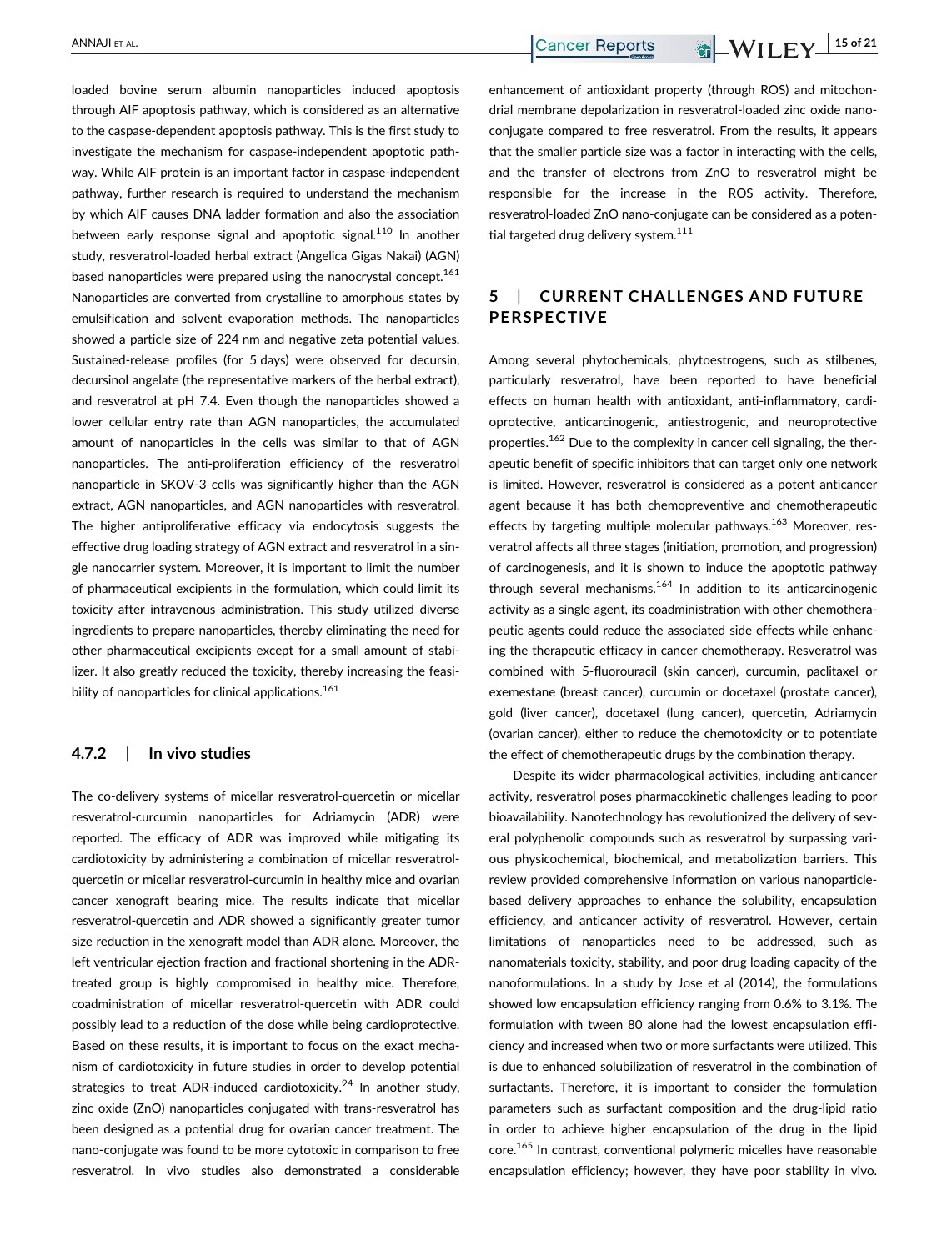This is due to the physical assembly of conventional polymeric micelles leading to micelle disintegration. Therefore, it is important to consider alternatives such as disulfide-mediated crosslinked micelles, which can be reversely disintegrated by reducing agents<sup>166</sup> or to generate unimolecular micelles, constructed by coupling of L-lactide with mPEG, thus forming a highly stable unimolecular micelle.<sup>167</sup> Likewise, polymeric nanoparticles had good drug loading efficiency and stability; however, scale-up of the current synthetic technique is a major challenge hindering its commercial availability.<sup>168</sup> Moreover, there is a limited number of safe and biocompatible polymers available for the preparation of nanoparticles. All these challenges can be addressed by exploring various natural and biocompatible polymers (lignin, albumin) for the preparation of nanoparticles, utilizing novel conjugating ligands to enhance the cellular uptake and internalization, employing various computational and mathematical models to better predict the transportation into and through the tumors and improving the in vivo testing to establish the toxicity profile of the nanoparticles. Apart from challenges posed by various drug delivery approaches, nanoparticles as such poses various limitations such as complex and expensive synthetic techniques and the need to incorporate toxic reagents for its chemical synthesis, which might pose various environmental problems. Moreover, various ethical and regulatory requirements should be met to completely evaluate the longterm effects on the environment, humans, and animals. Thus, it is necessary to perform post-marketing surveillance even after FDA approval.<sup>169</sup>

Despite the large number of preclinical studies focused on chemopreventive effects of resveratrol nanoformulations, its transition to the clinic is far from reality due to various limitations. There is only limited clinical evidence of resveratrol as an effective supplement for cancer treatment and prevention. The first phase I clinical trial of resveratrol in colorectal cancer patients (n = 8) showed that resveratrol, when combined with other anticancer agents, could reduce the risk of colon cancer by decreasing Wnt target gene expression. One of the limitations of this trial is the detection of a significantly lower amount of resveratrol by HPLC analysis. Thus, this trial highlighted the importance of choosing the right formulation and dose for future studies. $170$  In the second clinical trial, supplementation of micronized resveratrol, formulated as a suspension (5 g/day for 10-21 days,  $n = 6$ ), resulted in increased caspase-3 expression, thereby increasing apoptosis in cancerous cells compared to the placebo group. Thus, this trial suggested the administration of higher doses to achieve significant apoptosis induction. $171$ Other clinical studies focused on supplementation of resveratrol (2.5 g/day for 29 days) for reducing the levels of IGF-1 and IGFBP3.<sup>172</sup> Overall, all these clinical trials had a very small patient sample size, highlighting the scarcity of human data for resveratrol, thus focusing on the need for more research into the safety and efficacy of resveratrol. In addition to the completed trials, some of the ongoing trials focused on determining the optimal dose of resveratrol formulation that will result in effective plasma levels (NCT00433576) in colon cancer (ClinicalTrials.gov). This is important because the optimal dose of resveratrol is yet to be established.

All these trials provide us with key suggestions for future clinical studies to make the most effective treatment regimens. Based on the analysis of these clinical trials, it is essential to focus on (a) the exact mechanism of action of resveratrol, (b) establishing the optimal dose, and (c) developing novel formulations of resveratrol with other agents. Considering all these parameters in the future will likely result in bringing the resveratrol nanoformulations from bench to bedside.

# 6 | CONCLUSION

To overcome the extreme heterogeneity of cancer cells, an ideal therapeutic agent should target multiple biochemical pathways while limiting toxicity to healthy tissues. Among the naturally occurring anticancer agents, resveratrol has the potential to be an effective chemopreventive agent due to its ability to interact with several molecular targets involved in carcinogen metabolism, cell proliferation, apoptosis, etc. Resveratrol was also shown to modulate various signal transduction pathways. Despite being a potential chemopreventive agent, resveratrol presents various limitations such as low chemical stability and poor absorption and tumor delivery. In order to effectively overcome these shortcomings and to improve the bioavailability and cellular uptake of resveratrol, novel nanostructured delivery systems have been recently evolved. Various nanotechnology approaches were attempted for resveratrol for its beneficial effects in cancer chemoprevention as well as therapy. Despite these challenges in nanoformulations, the authors foresee a growth in the resveratrol nanomedicines in the coming years, due to the advancements in nanoengineering and bioengineering methods.

#### ACKNOWLEDGMENTS

The authors acknowledge the Auburn University - Intramural Grant Program (AU-IGP), Auburn University Research Initiative in Cancer (AURIC), and Auburn University Presidential Initiative in Interdisciplinary Research (PAIR) grants for the financial support.

#### CONFLICT OF INTEREST

The authors have no conflict of interest with any parties with the contents in this manuscript.

#### AUTHORS' CONTRIBUTIONS

All authors had full access to the data in the study and take responsibility for the integrity of the data and the accuracy of the data analysis. Data Curation, M.A., I.P., A.T., R.J.B.; Conceptualization, S.H.S.B, R.D.A., R.J.B.; Methodology, I.P., R.D.A.; Formal Analysis, S.H.S.B, R.D.A., A.K., R.J.B.; Writing-Original Draft, M.A., I.P., R.D.A; Writing-Review & Editing, M.A., S.H.S.B, R.D.A., A.T., R.J.B.; Visualization, R.D.A., R.J.B.; Validation, A.K.; Funding Acquisition, R.J.B.; Project Administration, R.J.B.; Supervision, R.J.B.

#### ETHICAL STATEMENT

Not Applicable.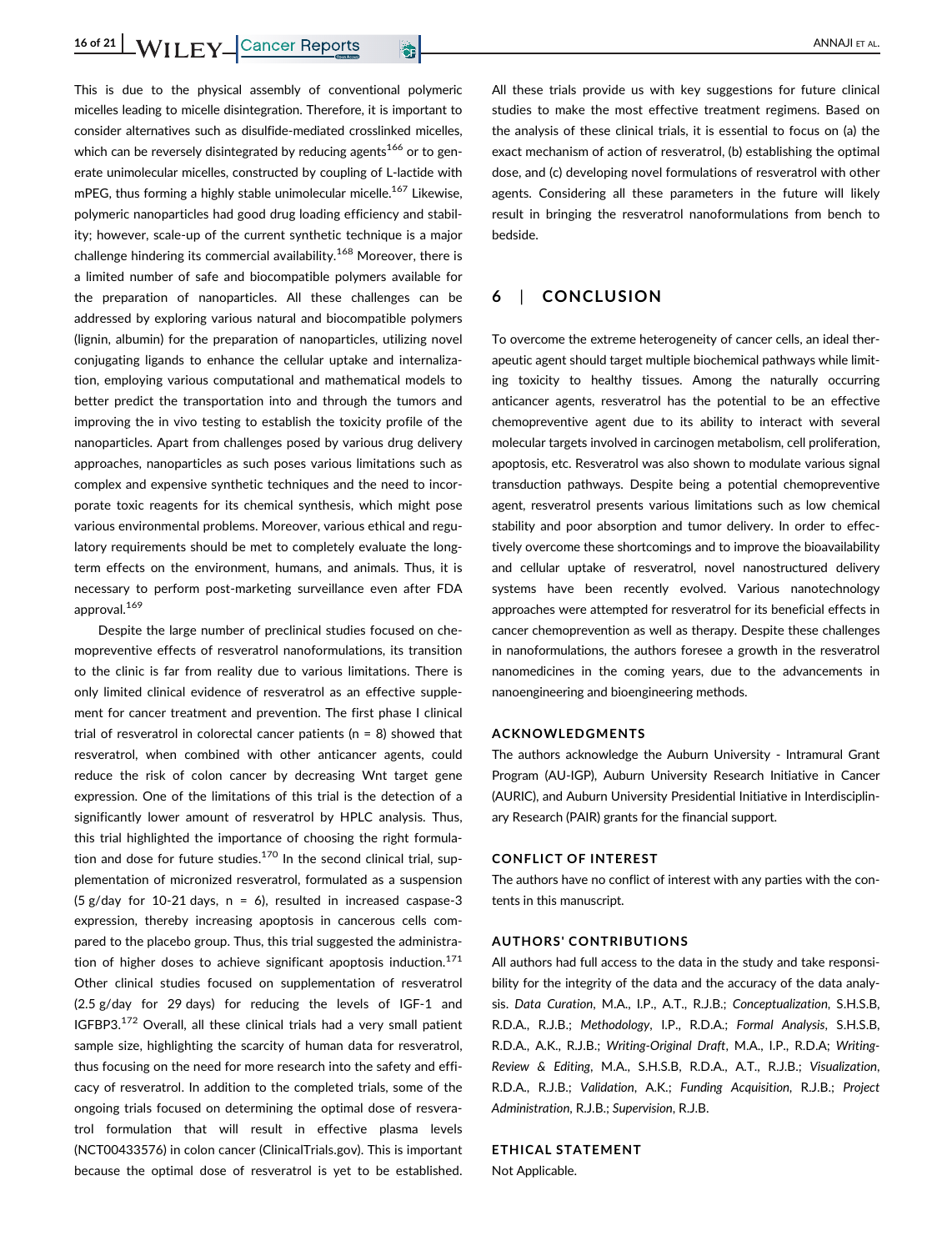### DATA AVAILABILITY STATEMENT

Data sharing not applicable to this article as no datasets were generated or analysed during the current study.

#### ORCID

Amit K. Tiwari https://orcid.org/0000-0002-7427-7155

#### **REFERENCES**

- 1. Cragg GM, Newman DJ. Natural products: a continuing source of novel drug leads. Biochim Biophys Acta. 2013;1830(6):3670-3695.
- 2. Howes M-JR, Simmonds MSJ. The role of phytochemicals as micronutrients in health and disease. Curr Opin Clin Nutr Metab Care. 2014;17(6):558-566.
- 3. Mh C, Ringel BL. Does diet or alcohol explain the French paradox. Lancet. 1994;344:1719-1723.
- 4. Soleas GJ, Grass L, Josephy PD, Goldberg DM, Diamandis EP. A comparison of the anticarcinogenic properties of four red wine polyphenols. Clin Biochem. 2002;35(2):119-124.
- 5. Soleas GJ, Yan J, Goldberg DM. Ultrasensitive assay for three polyphenols (catechin, quercetin and resveratrol) and their conjugates in biological fluids utilizing gas chromatography with mass selective detection. J Chromatogr B Biomed Sci Appl. 2001;757(1):161-172.
- 6. Park E-J, Pezzuto JM. The pharmacology of resveratrol in animals and humans. BBA-Mol Basis Dis. 2015;1852(6):1071-1113.
- 7. Clouser CL, Chauhan J, Bess MA, et al. Anti-HIV-1 activity of resveratrol derivatives and synergistic inhibition of HIV-1 by the combination of resveratrol and decitabine. Bioorg Med Chem Lett. 2012;22 (21):6642-6646.
- 8. Abba Y, Hassim H, Hamzah H, Noordin MM. Antiviral activity of resveratrol against human and animal viruses. Adv Virol. 2015; 2015:1-7.
- 9. Heredia A, Davis C, Redfield R. Synergistic inhibition of HIV-1 in activated and resting peripheral blood mononuclear cells, monocytederived macrophages, and selected drug-resistant isolates with nucleoside analogues combined with a natural product, resveratrol. J Acquir Immune Defic Syndr Hum Retrovirol. 2000;25(3):246-255.
- 10. Jang M, Cai L, Udeani GO, et al. Cancer chemopreventive activity of resveratrol, a natural product derived from grapes. Science. 1997; 275(5297):218-220.
- 11. World Health Organization. Cancer. 2020; https://www.who.int/ health-topics/cancer#tab=tab\_1. Accessed July 07.
- 12. Elzoghby AO, El-Lakany SA, Helmy MW, Abu-Serie MM, Elgindy NA. Shell-crosslinked zein nanocapsules for oral codelivery of exemestane and resveratrol in breast cancer therapy. Nanomedicine. 2017;12(24):2785-2805.
- 13. Singh SK, Lillard JW Jr, Singh R. Reversal of drug resistance by planetary ball milled (PBM) nanoparticle loaded with resveratrol and docetaxel in prostate cancer. Cancer Lett. 2018;427:49-62.
- 14. Song Z, Shi Y, Han Q, Dai G. Endothelial growth factor receptortargeted and reactive oxygen species-responsive lung cancer therapy by docetaxel and resveratrol encapsulated lipid-polymer hybrid nanoparticles. Biomed Pharmacother. 2018;105:18-26.
- 15. Rossi D, Guerrini A, Bruni R, et al. Trans-resveratrol in nutraceuticals: issues in retail quality and effectiveness. Molecules. 2012;17(10): 12393–12405.
- 16. Bertrand N, Wu J, Xu X, Kamaly N, Farokhzad OC. Cancer nanotechnology: the impact of passive and active targeting in the era of modern cancer biology. Adv Drug Del Rev. 2014;66:2-25.
- 17. Robinson K, Mock C, Liang D. Pre-formulation studies of resveratrol. Drug Dev Ind Pharm. 2015;41(9):1464-1469.
- 18. Amri A, Chaumeil JC, Sfar S, Charrueau C. Administration of resveratrol: what formulation solutions to bioavailability limitations? J Control Release. 2012;158(2):182-193.
- 19. Perrone D, Fuggetta MP, Ardito F, et al. Resveratrol (3, 5, 4'trihydroxystilbene) and its properties in oral diseases. Exp Ther Med.  $2017.14(1):3-9$
- 20. Soleas GJ, Diamandis EP, Goldberg DM. Resveratrol: a molecule whose time has come? And gone? Clin Biochem. 1997;30(2):91-113.
- 21. Trela BC, Waterhouse AL. Resveratrol: isomeric molar absorptivities and stability. J Agric Food Chem. 1996;44(5):1253-1257.
- 22. Deak M, Falk H. On the chemistry of the resveratrol diastereomers. Monatsh Chem. 2003;134(6):883-888.
- 23. Walle T. Bioavailability of resveratrol. Ann N Y Acad Sci. 2011;1215 (1):9-15.
- 24. Albuquerque B, Costa MS, Peca IN, Cardoso MM. Production of double-walled nanoparticles containing meloxicam. Polym Eng Sci. 2013;53(1):146-152.
- 25. Sergides C, Chirila M, Silvestro L, Pitta D, Pittas A. Bioavailability and safety study of resveratrol 500 mg tablets in healthy male and female volunteers. Exp Ther Med. 2016;11(1):164-170.
- 26. Singh G, Pai RS. Optimized PLGA nanoparticle platform for orally dosed trans-resveratrol with enhanced bioavailability potential. Expert Opin Drug Deliv. 2014;11(5):647-659.
- 27. Wenzel E, Somoza V. Metabolism and bioavailability of trans-resveratrol. Mol Nutr Food Res. 2005;49(5):472-481.
- 28. Walle T, Hsieh F, DeLegge MH, Oatis JE, Walle UK. High absorption but very low bioavailability of oral resveratrol in humans. Drug Metab Dispos. 2004;32(12):1377-1382.
- 29. Vijayakumar MR, Kumari L, Patel KK, et al. Intravenous administration of trans-resveratrol-loaded TPGS-coated solid lipid nanoparticles for prolonged systemic circulation, passive brain targeting and improved in vitro cytotoxicity against C6 glioma cell lines. RSC Adv. 2016;6(55):50336–50348.
- 30. Wang P, Sang S. Metabolism and pharmacokinetics of resveratrol and pterostilbene. Biofactors. 2018;44(1):16-25.
- 31. Balasubramanian SV, Straubinger RM. Taxol-lipid interactions: taxoldependent effects on the physical properties of model membranes. Biochemistry (Mosc). 1994;33(30):8941-8947.
- 32. Chen L, Alrbyawi H, Poudel I, Arnold RD, Babu RJ. Co-delivery of doxorubicin and Ceramide in a liposomal formulation enhances cytotoxicity in murine B16BL6 melanoma cell lines. AAPS PharmSciTech. 2019;20(3):99.
- 33. Zhu G, Mock JN, Aljuffali I, Cummings BS, Arnold RD. Secretory phospholipase A2 responsive liposomes. J Pharm Sci. 2011;100(8): 3146-3159.
- 34. Missaoui WN, Arnold RD, Cummings BS. Toxicological status of nanoparticles: what we know and what we don't know. Chem Biol Interact. 2018;295:1-12.
- 35. Kang JY, Eggert M, Mouli S, et al. Pharmacokinetics, antitumor and cardioprotective effects of liposome-encapsulated phenylaminoethyl selenide in human prostate cancer rodent models. Pharm Res. 2015; 32(3):852-862.
- 36. Bae YH, Park K. Targeted drug delivery to tumors: myths, reality and possibility. J Control Release. 2011;153(3):198-205.
- 37. Singh R, Lillard JW Jr. Nanoparticle-based targeted drug delivery. Exp Mol Pathol. 2009;86(3):215-223.
- 38. Plapied L, Duhem N, des Rieux A, Préat V. Fate of polymeric nanocarriers for oral drug delivery. Curr Opin Colloid Interface Sci. 2011;16(3):228-237.
- 39. Deckert P. Current constructs and targets in clinical development for antibody-based cancer therapy. Curr Drug Targets. 2009;10(2): 158-175.
- 40. Seruga B, Ocana A, Tannock IF. Drug resistance in metastatic castration-resistant prostate cancer. Nat Rev Clin Oncol. 2011;8(1): 12-23.
- 41. Banerjee S, Bueso-Ramos C, Aggarwal BB. Suppression of 7, 12-dimethylbenz (a) anthracene-induced mammary carcinogenesis in rats by resveratrol: role of nuclear factor-κB, cyclooxygenase

ANNAJI ET AL. **ANNAJI ET AL.** 217 of 21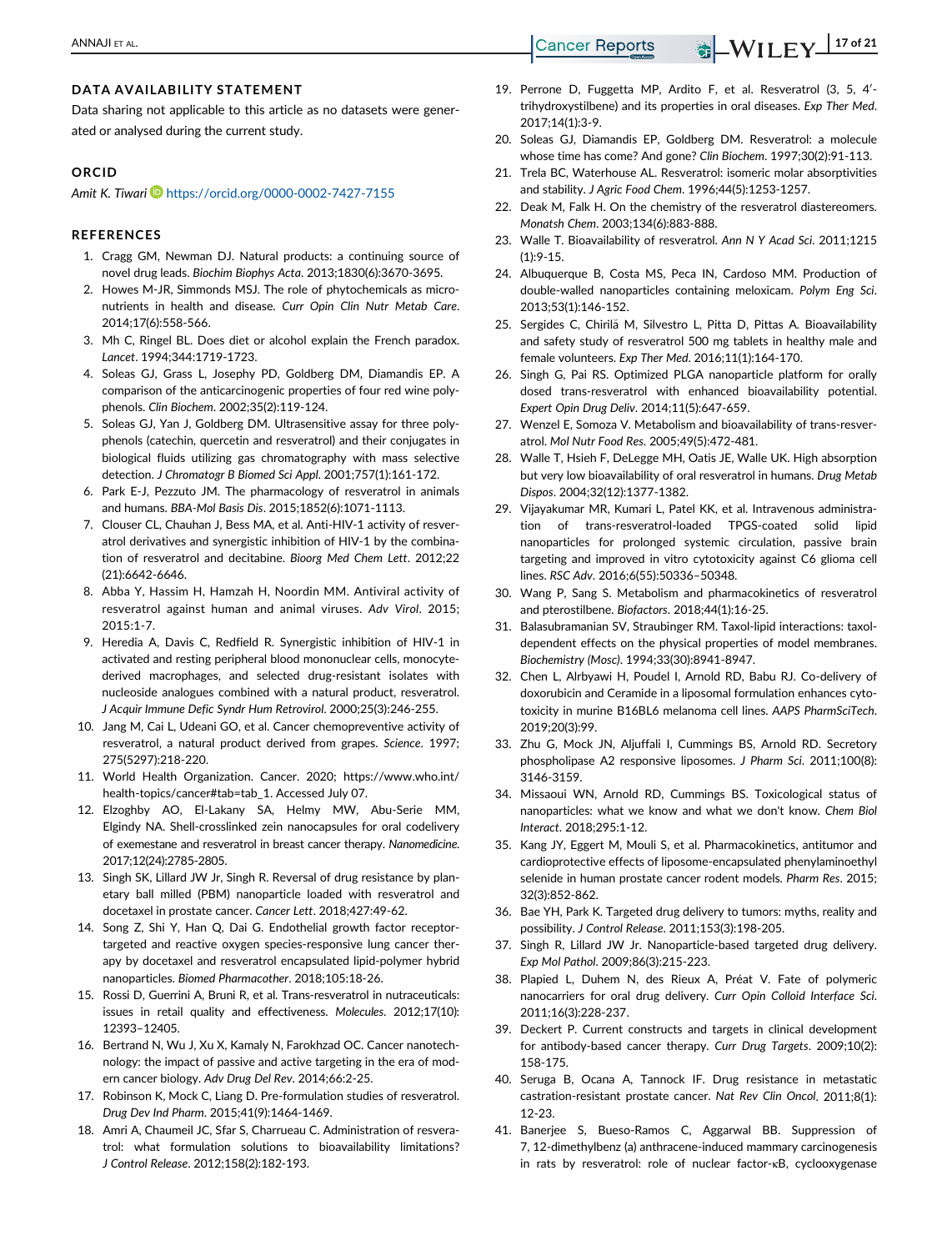2, and matrix metalloprotease 9. Cancer Res. 2002;62(17):4945- 4954.

- 42. Touzet O, Philips A. Resveratrol protects against protease inhibitor-induced reactive oxygen species production, reticulum stress and lipid raft perturbation. J AIDS Clin Res. 2010;24(10): 1437-1447.
- 43. Sinha R, Kim GJ, Nie S, Shin DM. Nanotechnology in cancer therapeutics: bioconjugated nanoparticles for drug delivery. Mol Cancer Ther. 2006;5(8):1909-1917.
- 44. Hall JB, Dobrovolskaia MA, Patri AK, McNeil SE. Characterization of nanoparticles for therapeutics. Nanomedicine. 2007;2:789-803.
- 45. Karve S, Werner ME, Sukumar R, et al. Revival of the abandoned therapeutic wortmannin by nanoparticle drug delivery. PNAS. 2012; 109(21):8230-8235.
- 46. Sanna V, Pala N, Sechi M. Targeted therapy using nanotechnology: focus on cancer. Int J Nanomed. 2014;9:467.
- 47. Blanco E, Hsiao A, Mann AP, Landry MG, Meric-Bernstam F, Ferrari M. Nanomedicine in cancer therapy: innovative trends and prospects. Cancer Sci. 2011;102(7):1247-1252.
- 48. Sharma A, Sharma US. Liposomes in drug delivery: progress and limitations. Int J Pharm. 1997;154(2):123-140.
- 49. Coimbra M, Isacchi B, van Bloois L, et al. Improving solubility and chemical stability of natural compounds for medicinal use by incorporation into liposomes. Int J Pharm. 2011;416(2):433-442.
- 50. Sanna V, Siddiqui IA, Sechi M, Mukhtar H. Resveratrol-loaded nanoparticles based on poly (epsilon-caprolactone) and poly (d, l-lactic-co-glycolic acid)–poly (ethylene glycol) blend for prostate cancer treatment. Mol Pharm. 2013;10(10):3871-3881.
- 51. Souto EB, Müller RH. Lipid nanoparticles: effect on bioavailability and pharmacokinetic changes. In: Schäfer-Korting M. (eds). Drug Delivery. Handbook of Experimental Pharmacology Springer, Berlin, Heidelberg; 2010;197:115-141.
- 52. Teskač K, Kristl J. The evidence for solid lipid nanoparticles mediated cell uptake of resveratrol. Int J Pharm. 2010;390(1):61-69.
- 53. Tiwari G, Tiwari R, Rai AK. Cyclodextrins in delivery systems: applications. J Pharm Bioallied Sci. 2010;2(2):72-79.
- 54. Venuti V, Cannavà C, Cristiano MC, et al. A characterization study of resveratrol/sulfobutyl ether-β-cyclodextrin inclusion complex and in vitro anticancer activity. Colloids Surf B Biointerfaces. 2014;115: 22-28.
- 55. Minchinton AI, Tannock IF. Drug penetration in solid tumours. Nat Rev Cancer. 2006;6(8):583-592.
- 56. Zhang X-Q, Xu X, Bertrand N, Pridgen E, Swami A, Farokhzad OC. Interactions of nanomaterials and biological systems: implications to personalized nanomedicine. Adv Drug Del Rev. 2012;64(13):1363-1384.
- 57. Maeda H. Macromolecular therapeutics in cancer treatment: the EPR effect and beyond. J Control Release. 2012;164(2):138-144.
- 58. Wilhelm S, Tavares AJ, Dai Q, et al. Analysis of nanoparticle delivery to tumours. Nat Rev Mater. 2016;1(5):16014.
- 59. Du J-Z, Du X-J, Mao C-Q, Wang J. Tailor-made dual pH-sensitive polymer–doxorubicin nanoparticles for efficient anticancer drug delivery. J Am Chem Soc. 2011;133(44):17560–17563.
- 60. Hu C-MJ, Zhang L. Therapeutic nanoparticles to combat cancer drug resistance. Curr Drug Metab. 2009;10(8):836-841.
- 61. Huwyler J, Cerletti A, Fricker G, Eberle AN, Drewe J. By-passing of P-glycoprotein using immunoliposomes. J Drug Target. 2002;10(1): 73-79.
- 62. Kelloff GJ, Lieberman R, Steele VE, et al. Agents, biomarkers, and cohorts for chemopreventive agent development in prostate cancer. J Urol. 2001;57(4):46-51.
- 63. Baur JA, Sinclair DAJND. Therapeutic potential of resveratrol: the in vivo evidence. Nat Rev Drug Discov. 2006;5(6):493-506.
- 64. Saiko P, Szakmary A, Jaeger W, Szekeres T. Resveratrol and its analogs: defense against cancer, coronary disease and neurodegenerative maladies or just a fad? Mutat Res. 2008;658(1-2):68-94.
- 65. Aggarwal BB, Bhardwaj A, Aggarwal RS, Seeram NP, Shishodia S, Takada Y. Role of resveratrol in prevention and therapy of cancer: preclinical and clinical studies. Anticancer Res. 2004;24(5A):2783- 2840.
- 66. Shankar S, Singh G, Srivastava RK. Chemoprevention by resveratrol: molecular mechanisms and therapeutic potential. Front Biosci. 2007; 12(12):4839-4854.
- 67. Kundu JK, Surh Y-J. Cancer chemopreventive and therapeutic potential of resveratrol: mechanistic perspectives. Cancer Lett. 2008; 269(2):243-261.
- 68. Demoulin B, Hermant M, Castrogiovanni C, Staudt C, Dumont P. Resveratrol induces DNA damage in colon cancer cells by poisoning topoisomerase II and activates the ATM kinase to trigger p53-dependent apoptosis. Toxicol in Vitro. 2015;29(5):1156-1165.
- 69. Saud SM, Li W, Morris NL, et al. Resveratrol prevents tumorigenesis in mouse model of Kras activated sporadic colorectal cancer by suppressing oncogenic Kras expression. Carcinogenesis. 2014;35(12): 2778-2786.
- 70. Pandey PR, Okuda H, Watabe M, et al. Resveratrol suppresses growth of cancer stem-like cells by inhibiting fatty acid synthase. Breast Cancer Res Treat. 2011;130(2):387-398.
- 71. Singh CK, George J, Ahmad N. Resveratrol-based combinatorial strategies for cancer management. Ann N Y Acad Sci. 2013;1290(1): 113-121.
- 72. Apel K, Hirt H. Reactive oxygen species: metabolism, oxidative stress, and signal transduction. Annu Rev Plant Biol. 2004;55: 373-399.
- 73. Schieber M, Chandel NS. ROS function in redox signaling and oxidative stress. Curr Biol. 2014;24(10):R453-R462.
- 74. Nose K. Role of reactive oxygen species in the regulation of physiological functions. Biol Pharm Bull. 2000;23(8):897-903.
- 75. Leonard SS, Xia C, Jiang B-H, et al. Resveratrol scavenges reactive oxygen species and effects radical-induced cellular responses. Biochem Biophys Res Commun. 2003;309(4):1017-1026.
- 76. Granzotto A, Zatta P. Resveratrol acts not through anti-aggregative pathways but mainly via its scavenging properties against Aβ and Aβ-metal complexes toxicity. PLoS One. 2011;6(6):e21565.
- 77. De La Lastra CA, Villegas I. Resveratrol as an antioxidant and prooxidant agent: mechanisms and clinical implications. Biochemical Society Transactions. 2007;35(5):1156–1160.
- 78. Gülçin İ. Antioxidant properties of resveratrol: a structure-activity insight. Innov Food Sci Emerg Technol. 2010;11(1):210-218.
- 79. Rhayem Y, Thérond P, Camont L, et al. Chain-breaking activity of resveratrol and piceatannol in a linoleate micellar model. Chem Phys Lipids. 2008;155(1):48-56.
- 80. Mohan A, Narayanan S, Sethuraman S, Krishnan UM. Novel resveratrol and 5-fluorouracil coencapsulated in PEGylated nanoliposomes improve chemotherapeutic efficacy of combination against head and neck squamous cell carcinoma. Biomed Res Int. 2014;2014:1-14.
- 81. Meng J, Guo F, Xu H, Liang W, Wang C, Yang X-D. Combination therapy using co-encapsulated resveratrol and paclitaxel in liposomes for drug resistance reversal in breast cancer cells in vivo. Sci Rep. 2016;6:22390.
- 82. Saralkar P, Dash AK. Alginate nanoparticles containing curcumin and resveratrol: preparation, characterization, and in vitro evaluation against DU145 prostate cancer cell line. AAPS PharmSciTech. 2017; 18(7):2814-2823.
- 83. Gumireddy A, Christman R, Kumari D, Tiwari A, North EJ, Chauhan H. Preparation, characterization, and in vitro evaluation of Curcumin-and resveratrol-loaded solid lipid nanoparticles. AAPS PharmSciTech. 2019;20(4):145.
- 84. El-Far SW, Helmy MW, Khattab SN, Bekhit AA, Hussein AA, Elzoghby AO. Folate conjugated vs PEGylated phytosomal casein nanocarriers for codelivery of fungal-and herbal-derived anticancer drugs. Nanomedicine. 2018;13(12):1463-1480.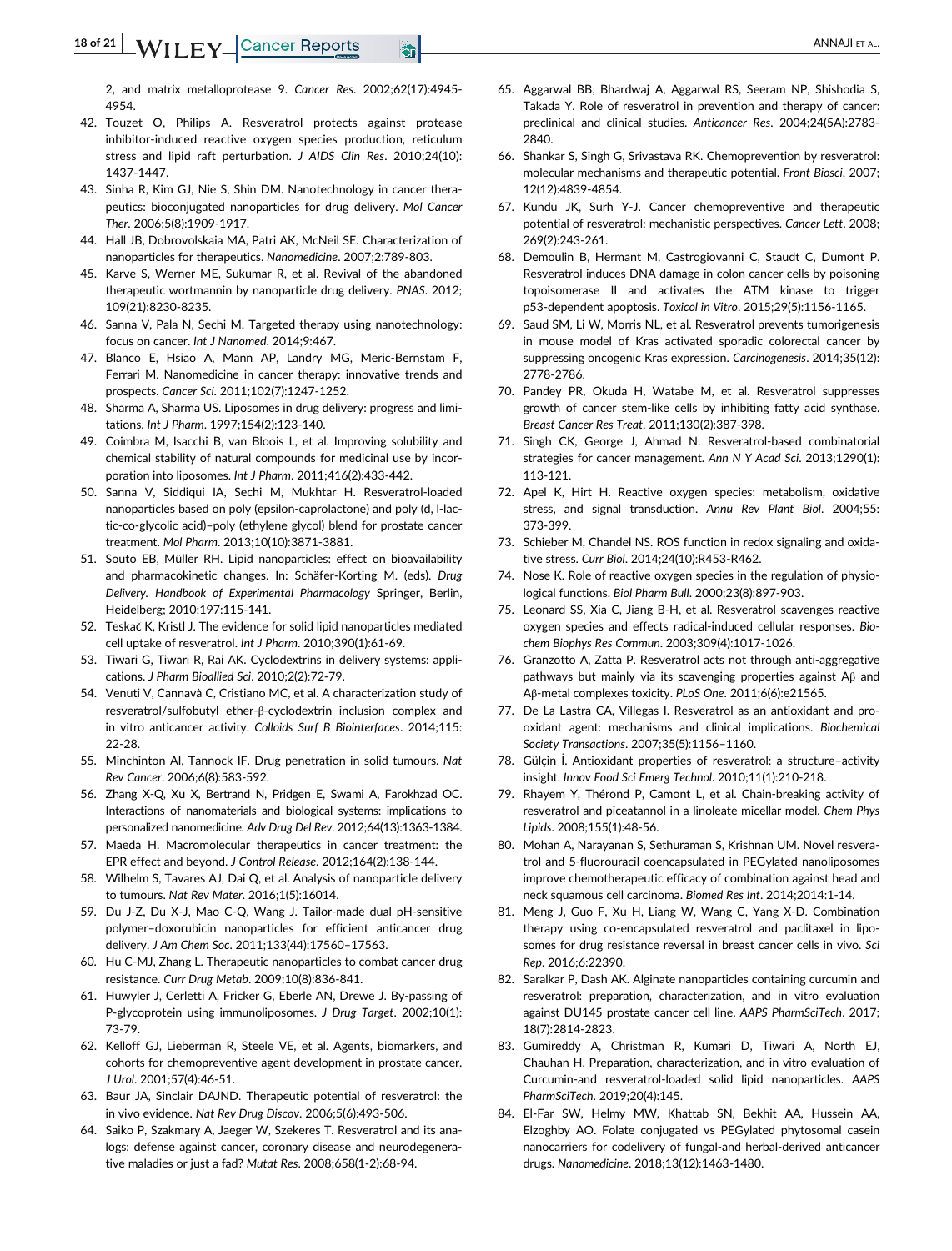- 85. Anwar DM, Khattab SN, Helmy MW, et al. Lactobionic/folate dualtargeted amphiphilic maltodextrin-based micelles for targeted codelivery of sulfasalazine and resveratrol to hepatocellular carcinoma. Bioconjug Chem. 2018;29(9):3026-3041.
- 86. Guo X, Zhao Z, Chen D, et al. Co-delivery of resveratrol and docetaxel via polymeric micelles to improve the treatment of drugresistant tumors. Asian J Pharm Sci. 2019;14(1):78-85.
- 87. Carlson LJ, Cote B, Alani AWG, Rao DA. Polymeric micellar codelivery of resveratrol and curcumin to mitigate in vitro doxorubicininduced cardiotoxicity. J Pharm Sci. 2014;103(8):2315-2322.
- 88. Xu X, Liu A, Bai Y, et al. Co-delivery of resveratrol and p53 gene via peptide cationic liposomal nanocarrier for the synergistic treatment of cervical cancer and breast cancer cells. J Drug Deliv Sci Technol. 2019;51:746-753.
- 89. Cosco D, Paolino D, Maiuolo J, et al. Ultradeformable liposomes as multidrug carrier of resveratrol and 5-fluorouracil for their topical delivery. Int J Pharm. 2015;489(1–2):1-10.
- 90. Pushpalatha R, Selvamuthukumar S, Kilimozhi D. Cyclodextrin nanosponge based hydrogel for the transdermal co-delivery of curcumin and resveratrol: development, optimization, in vitro and ex vivo evaluation. J Drug Deliv Sci Technol. 2019;52:55-64.
- 91. Hu Y, Wang Z, Qiu Y, Liu Y, Ding M, Zhang Y. Anti-miRNA21 and resveratrol-loaded polysaccharide-based mesoporous silica nanoparticle for synergistic activity in gastric carcinoma. J Drug Target. 2019; 27:1-31.
- 92. Jaisamut P, Wiwattanawongsa K, Wiwattanapatapee R. A novel selfmicroemulsifying system for the simultaneous delivery and enhanced oral absorption of curcumin and resveratrol. Planta Med. 2017;83(05):461-467.
- 93. Abdelaziz HM, Elzoghby AO, Helmy MW, Samaha MW, Fang J-Y, Freag MS. Liquid crystalline assembly for potential combinatorial chemo–herbal drug delivery to lung cancer cells. Int J Nanomedicine. 2019;14:499-517.
- 94. Al Fatease A, Shah V, Nguyen DX, et al. Chemosensitization and mitigation of Adriamycin-induced cardiotoxicity using combinational polymeric micelles for co-delivery of quercetin/resveratrol and resveratrol/curcumin in ovarian cancer. Nanomed Nanotechnol Biol Med. 2019;19:39-48.
- 95. Wang W, Tang Q, Yu T, et al. Surfactant-free preparation of au@ resveratrol hollow nanoparticles with photothermal performance and antioxidant activity. ACS Appl Mater Interfaces. 2017;9(4):3376- 3387.
- 96. Carletto B, Berton J, Ferreira TN, et al. Resveratrol-loaded nanocapsules inhibit murine melanoma tumor growth. Colloids Surf B Biointerfaces. 2016;144:65-72.
- 97. Park SY, Chae SY, Park JO, Lee KJ, Park G. Gold-conjugated resveratrol nanoparticles attenuate the invasion and MMP-9 and COX-2 expression in breast cancer cells. Oncol Rep. 2016;35(6):3248-3256.
- 98. Wang W, Zhang L, Chen T, et al. Anticancer effects of resveratrolloaded solid lipid nanoparticles on human breast cancer cells. Mol Cells. 2017;22(11):1814.
- 99. Abdel-Latif GA, Al-Abd AM, Tadros MG, Al-Abbasi FA, Khalifa AE, Abdel-Naim AB. The chemomodulatory effects of resveratrol and didox on herceptin cytotoxicity in breast cancer cell lines. Sci Rep. 2015;5:12054.
- 100. Nassir AM, Shahzad N, Ibrahim IA, Ahmad I, Md S, Ain MR. Resveratrol-loaded PLGA nanoparticles mediated programmed cell death in prostate cancer cells. Saudi Pharm J. 2018;26(6):876-885.
- 101. Chen P, Bai P, Luo G, et al. Role of anti-apoptotic activity of antioxidants in conferring protection against prostate cancer. Int J Pharmacol. 2016;12(4):304-316.
- 102. Narayanan NK, Nargi D, Randolph C, Narayanan BA. Liposome encapsulation of curcumin and resveratrol in combination reduces prostate cancer incidence in PTEN knockout mice. Int J Cancer Prev. 2009;125(1):1-8.
- 103. Summerlin N, Qu Z, Pujara N, et al. Colloidal mesoporous silica nanoparticles enhance the biological activity of resveratrol. Colloids Surf B Biointerfaces. 2016;144:1-7.
- 104. Juère E, Florek J, Bouchoucha M, et al. In vitro dissolution, cellular membrane permeability, and anti-inflammatory response of resveratrolencapsulated mesoporous silica nanoparticles. Mol Pharm. 2017;14(12): 4431-4441.
- 105. Jung K-H, Lee JH, Park JW, et al. Resveratrol-loaded polymeric nanoparticles suppress glucose metabolism and tumor growth in vitro and in vivo. Int J Pharm. 2015;478(1):251-257.
- 106. Wu J, Wang Y, Yang H, Liu X, Lu Z. Preparation and biological activity studies of resveratrol loaded ionically cross-linked chitosan-TPP nanoparticles. Carbohydr Polym. 2017;175:170-177.
- 107. Karthikeyan S, Hoti SL, Prasad NR. Resveratrol loaded gelatin nanoparticles synergistically inhibits cell cycle progression and constitutive NF-kappaB activation, and induces apoptosis in non-small cell lung cancer cells. Biomed Pharmacother. 2015;70:274-282.
- 108. Wang X-X, Li Y-B, Yao H-J, et al. The use of mitochondrial targeting resveratrol liposomes modified with a dequalinium polyethylene glycol-distearoylphosphatidyl ethanolamine conjugate to induce apoptosis in resistant lung cancer cells. Biomaterials. 2011;32(24): 5673-5687.
- 109. Karthikeyan S, Prasad N. Anticancer activity of resveratrol-loaded gelatin nanoparticles on Ehrlich's ascites carcinoma in Swiss albino mice. Biomed Prev Nutr. 2013;1:31-38.
- 110. Guo L, Peng Y, Li Y, et al. Cell death pathway induced by resveratrol-bovine serum albumin nanoparticles in a human ovarian cell line. Oncol Lett. 2015;9(3):1359-1363.
- 111. Khatun M, Choudhury S, Liu B, Lemmens P, Pal SK, Mazumder SJRA. Resveratrol–ZnO nanohybrid enhanced anticancerous effect in ovarian cancer cells through ROS. RSC Adv. 2016;6(107):105607-105617.
- 112. Rigon R, Fachinetti N, Severino P, Santana M, Chorilli M. Skin delivery and in vitro biological evaluation of trans-resveratrol-loaded solid lipid nanoparticles for skin disorder therapies. Mol Cells. 2016; 21(1):116.
- 113. Linares MA, Zakaria A, Nizran P. Skin cancer. J Prim Care Community Health. 2015;42(4):645-659.
- 114. Athar M, Back JH, Tang X, et al. Resveratrol: a review of preclinical studies for human cancer prevention. Toxicol Appl Pharmacol. 2007; 224(3):274-283.
- 115. Kim A, Yang Y, Lee MS, Yoo YD, Lee HG, Lim JS. NDRG2 gene expression in B16F10 melanoma cells restrains melanogenesis via inhibition of Mitf expression. Pigment Cell Melanoma Res. 2008;21 (6):653-664.
- 116. Fontecave M, Lepoivre M, Elleingand E, Gerez C, Guittet O. Resveratrol, a remarkable inhibitor of ribonucleotide reductase. FEBS Lett. 1998;421(3):277-279.
- 117. Fachinetti N, Rigon RB, Eloy JO, Sato MR, dos Santos KC, Chorilli M. Comparative study of glyceryl behenate or polyoxyethylene 40 stearate-based lipid carriers for trans-resveratrol delivery: development, characterization and evaluation of the in vitro tyrosinase inhibition. AAPS PharmSciTech. 2018;19(3):1401- 1409.
- 118. Detoni CB, Souto GD, da Silva ALM, Pohlmann AR, Guterres SS. Photostability and skin penetration of different e-resveratrol-loaded supramolecular structures. Photochem Photobiol. 2012;88(4): 913-921.
- 119. Friedrich RB, Kann B, Coradini K, Offerhaus HL, Beck RC, Windbergs M. Skin penetration behavior of lipid-core nanocapsules for simultaneous delivery of resveratrol and curcumin. Eur J Pharm Sci. 2015;78:204-213.
- 120. Afaq F, Adhami VM, Ahmad N. Prevention of short-term ultraviolet B radiation-mediated damages by resveratrol in SKH-1 hairless mice. Toxicol Appl Pharmacol. 2003;186(1):28-37.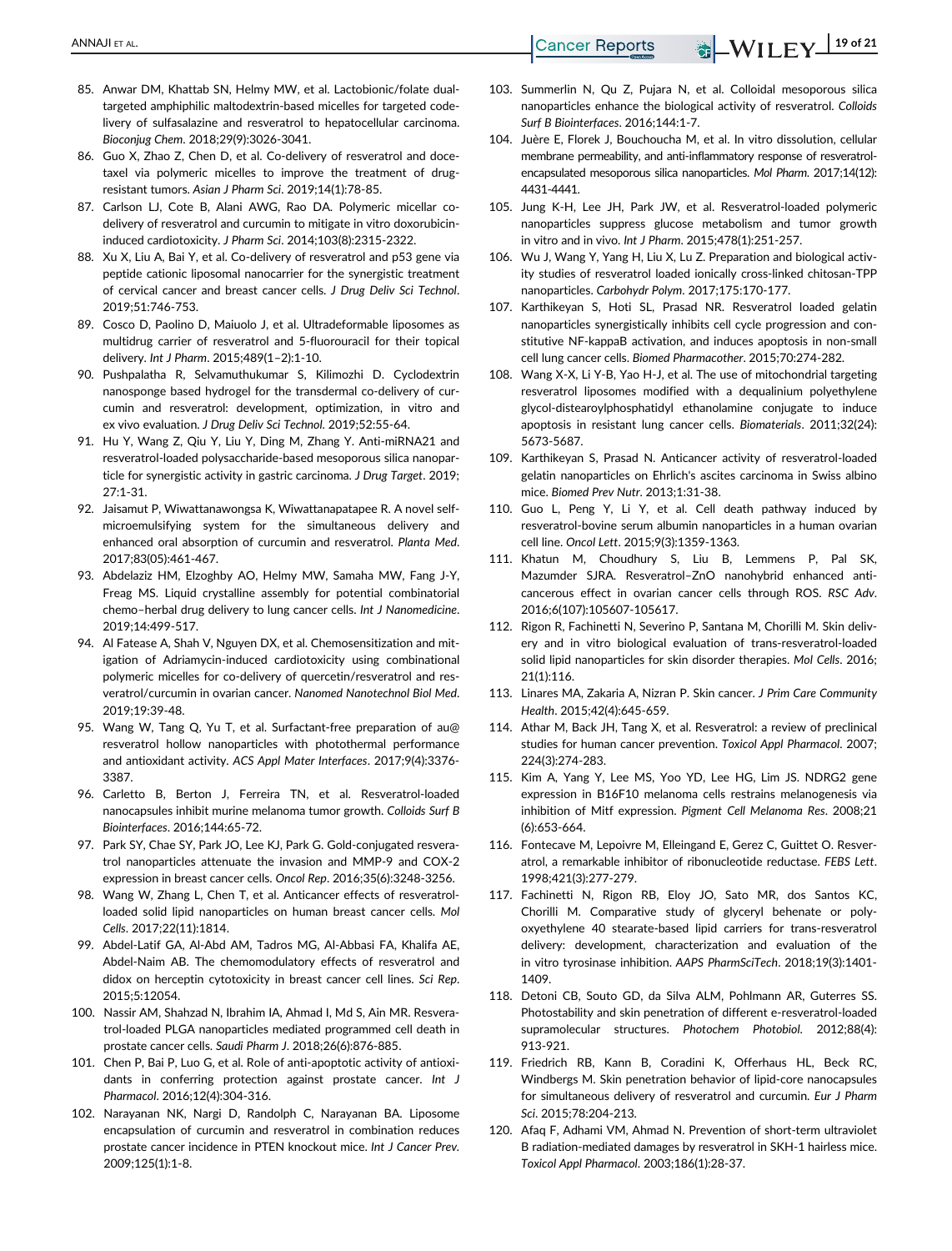- 121. Aziz MH, Afaq F, Ahmad N. Prevention of ultraviolet-B radiation damage by resveratrol in mouse skin is mediated via modulation in
- Survivin¶. Photochem Photobiol. 2005;81(1):25-31. 122. DeSantis C, Ma J, Bryan L, Jemal A. Breast cancer statistics, 2013. CA Cancer J Clin. 2014;64(1):52-62.
- 123. Bertolini F. Adipose tissue and breast cancer progression: a link between metabolism and cancer. Breast. 2013;22:S48-S49.
- 124. Song J, Su H, Zhou Y-Y, Guo L-L. Prognostic value of matrix metalloproteinase 9 expression in breast cancer patients: a metaanalysis. Asian Pac J Cancer Prev. 2013;14(3):1615-1621.
- 125. Feng R, Song Z, Zhai G. Preparation and in vivo pharmacokinetics of curcumin-loaded PCL-PEG-PCL triblock copolymeric nanoparticles. Int J Nanomed. 2012;7:4089.
- 126. Le Corre L, Chalabi N, Delort L, Bignon YJ, Bernard-Gallon D. Resveratrol and breast cancer chemoprevention: molecular mechanisms. Mol Nutr Food Res. 2005;49(5):462-471.
- 127. Basly J-P, Marre-Fournier F, Le Bail J-C, Habrioux G, Chulia AJJL. Estrogenic/antiestrogenic and scavenging properties of (E)-and (Z) resveratrol. Life Sci. 2000;66(9):769-777.
- 128. Levenson AS, Gehm BD, Pearce ST, et al. Resveratrol acts as an estrogen receptor (ER) agonist in breast cancer cells stably transfected with ER α. Int J Canc Prev. 2003;104(5):587-596.
- 129. Kim S, Ng WK, Dong Y, Das S, Tan RB. Preparation and physicochemical characterization of trans-resveratrol nanoparticles by temperature-controlled antisolvent precipitation. J Food Eng. 2012; 108(1):37-42.
- 130. Chakraborty S, Das T, Sarma HD, Venkatesh M, Banerjee S. Preparation and preliminary studies on 177Lu-labeled hydroxyapatite particles for possible use in the therapy of liver cancer. Nucl Med Biol. 2008;35(5):589-597.
- 131. Garvin S, Öllinger K, Dabrosin C. Resveratrol induces apoptosis and inhibits angiogenesis in human breast cancer xenografts in vivo. Cancer Lett. 2006;231(1):113-122.
- 132. Vergaro V, Lvov YM, Leporatti S. Halloysite clay nanotubes for resveratrol delivery to cancer cells. Macromol Biosci. 2012;12(9):1265- 1271.
- 133. Poonia N, Narang JK, Lather V, et al. Resveratrol loaded functionalized nanostructured lipid carriers for breast cancer targeting: systematic development, characterization and pharmacokinetic evaluation. Colloids Surf B Biointerfaces. 2019;181:756-766.
- 134. Hao J, Tong T, Jin K, et al. Folic acid-functionalized drug delivery platform of resveratrol based on Pluronic 127/D-α-tocopheryl polyethylene glycol 1000 succinate mixed micelles. Int J Nanomed. 2017; 12:2279-2292.
- 135. Jordan BC, Mock CD, Thilagavathi R, Selvam C. Molecular mechanisms of curcumin and its semisynthetic analogues in prostate cancer prevention and treatment. Life Sci. 2016;152:135-144.
- 136. McMenamin ME, Soung P, Perera S, Kaplan I, Loda M, Sellers WR. Loss of PTEN expression in paraffin-embedded primary prostate cancer correlates with high Gleason score and advanced stage. Cancer Res Treat. 1999;59(17):4291-4296.
- 137. Seeni A, Takahashi S, Takeshita K, et al. Suppression of prostate cancer growth by resveratrol in the transgenic rat for adenocarcinoma of prostate (TRAP) model. Asian Pac J Cancer Prev. 2008;9(1):7-14.
- 138. Sheth S, Jajoo S, Kaur T, et al. Resveratrol reduces prostate cancer growth and metastasis by inhibiting the Akt/MicroRNA-21 pathway. PLoS One. 2012;7(12):e51655.
- 139. Li Y, Eresen A, Lu Y, et al. Radiomics signature for the preoperative assessment of stage in advanced colon cancer. Am J Cancer Res. 2019;9(7):1429-1438.
- 140. Mahadevappa R, Fai Kwok H. Phytochemicals-a novel and prominent source of anti-cancer drugs against colorectal cancer. Comb Chem High Throughput Screen. 2017;20(5):376-394.
- 141. Namani A, Li J, Wang XJ, Tang XA. Review of compounds for prevention of colorectal cancer. Curr Pharmacol Rep. 2017;3(5):221-231.
- 142. Elshaer M, Chen Y, Wang XJ, Tang X. Resveratrol: an overview of its anti-cancer mechanisms. Life sci. 2018;207:340–349.
- 143. Arunachalam G, Yao H, Sundar IK, Caito S, Rahman I. SIRT1 regulates oxidant-and cigarette smoke-induced eNOS acetylation in endothelial cells: role of resveratrol. Biochem Biophys Res Commun. 2010;393(1):66-72.
- 144. Hope C, Planutis K, Planutiene M, et al. Low concentrations of resveratrol inhibit Wnt signal throughput in colon-derived cells: implications for colon cancer prevention. Mol Nutr Food Res. 2008;52 (S1):S52-S61.
- 145. Sakoguchi-Okada N, Takahashi-Yanaga F, Fukada K, et al. Celecoxib inhibits the expression of survivin via the suppression of promoter activity in human colon cancer cells. Biochem Pharmacol. 2007;73(9): 1318-1329.
- 146. Kamal R, Chadha VD, Dhawan D. Physiological uptake and retention of radiolabeled resveratrol loaded gold nanoparticles (99mTc-res-AuNP) in colon cancer tissue. Nanomed Nanotechnol Biol Med. 2018; 14(3):1059-1071.
- 147. Soo E, Thakur S, Qu Z, Jambhrunkar S, Parekh HS, Popat A. Enhancing delivery and cytotoxicity of resveratrol through a dual nanoencapsulation approach. J Colloid Interface Sci. 2016;462:368-374.
- 148. Cai Z, Liu Q. Understanding the global cancer statistics 2018: implications for cancer control. Sci China Life Sci. 2019;69:1-4.
- 149. Bu L, Gan L-C, Guo X-Q, et al. Trans-resveratrol loaded chitosan nanoparticles modified with biotin and avidin to target hepatic carcinoma. Int J Pharm. 2013;452(1–2):355-362.
- 150. Luo S-Q, Lu W-L, Wang Y-F, Wang Z-P. Anti-hepatocarcinoma effects of a food additive resveratrol Nanosuspension against human HepG2 cells. Adv J Food Sci Technol. 2015;8(3):210-213.
- 151. Zhang D, Zhang J, Zeng J, et al. Nano-gold loaded with resveratrol enhance the anti-hepatoma effect of resveratrol in vitro and in vivo. J Biomed Nanotechnol. 2019;15(2):288-300.
- 152. Wu M, Lian B, Deng Y, et al. Resveratrol-loaded glycyrrhizic acidconjugated human serum albumin nanoparticles wrapping resveratrol nanoparticles: preparation, characterization, and targeting effect on liver tumors. J Biomater Appl. 2017;32(2):191-205.
- 153. Kim Y, Lee WH, Choi TH, Rhee S-H, Park K-Y, Choi YH. Involvement of p21WAF1/CIP1, pRB, Bax and NF-κB in induction of growth arrest and apoptosis by resveratrol in human lung carcinoma A549 cells. Int J Oncol. 2003;23(4):1143-1149.
- 154. Ahmad N, Adhami VM, Afaq F, Feyes DK, Mukhtar H. Resveratrol causes WAF-1/p21-mediated G1-phase arrest of cell cycle and induction of apoptosis in human epidermoid carcinoma A431 cells. Clin Cancer Res. 2001;7(5):1466-1473.
- 155. Karthikeyan S, Prasad NR, Ganamani A, Balamurugan EJB, Nutrition P. Anticancer activity of resveratrol-loaded gelatin nanoparticles on NCI-H460 non-small cell lung. Cancer Cells. 2013;3 (1):64-73.
- 156. Huang Q, Wang S, Zhou J, Zhong X, YJRa H. Albumin-assisted exfoliated ultrathin rhenium disulfide nanosheets as a tumor targeting and dual-stimuli-responsive drug delivery system for a combination chemo-photothermal treatment. RSC Adv. 2018;8(9):4624-4633.
- 157. Geng T, Zhao X, Ma M, Zhu G, Yin L. Resveratrol-loaded albumin nanoparticles with prolonged blood circulation and improved biocompatibility for highly effective targeted pancreatic tumor therapy. J Nanoscale Res Lett. 2017;12(1):437.
- 158. Zhong L-X, Li H, Wu M-L, et al. Inhibition of STAT3 signaling as critical molecular event in resveratrol-suppressed ovarian cancer cells. J Ovarian Res. 2015;8(1):25.
- 159. Lang F, Qin Z, Li F, Zhang H, Fang Z, Hao E. Apoptotic cell death induced by resveratrol is partially mediated by the autophagy pathway in human ovarian cancer cells. PLoS One. 2015;10(6):e0129196.
- 160. Kueck A, Opipari AW Jr, Griffith KA, et al. Resveratrol inhibits glucose metabolism in human ovarian cancer cells. Gynecol Oncol. 2007;107(3):450-457.